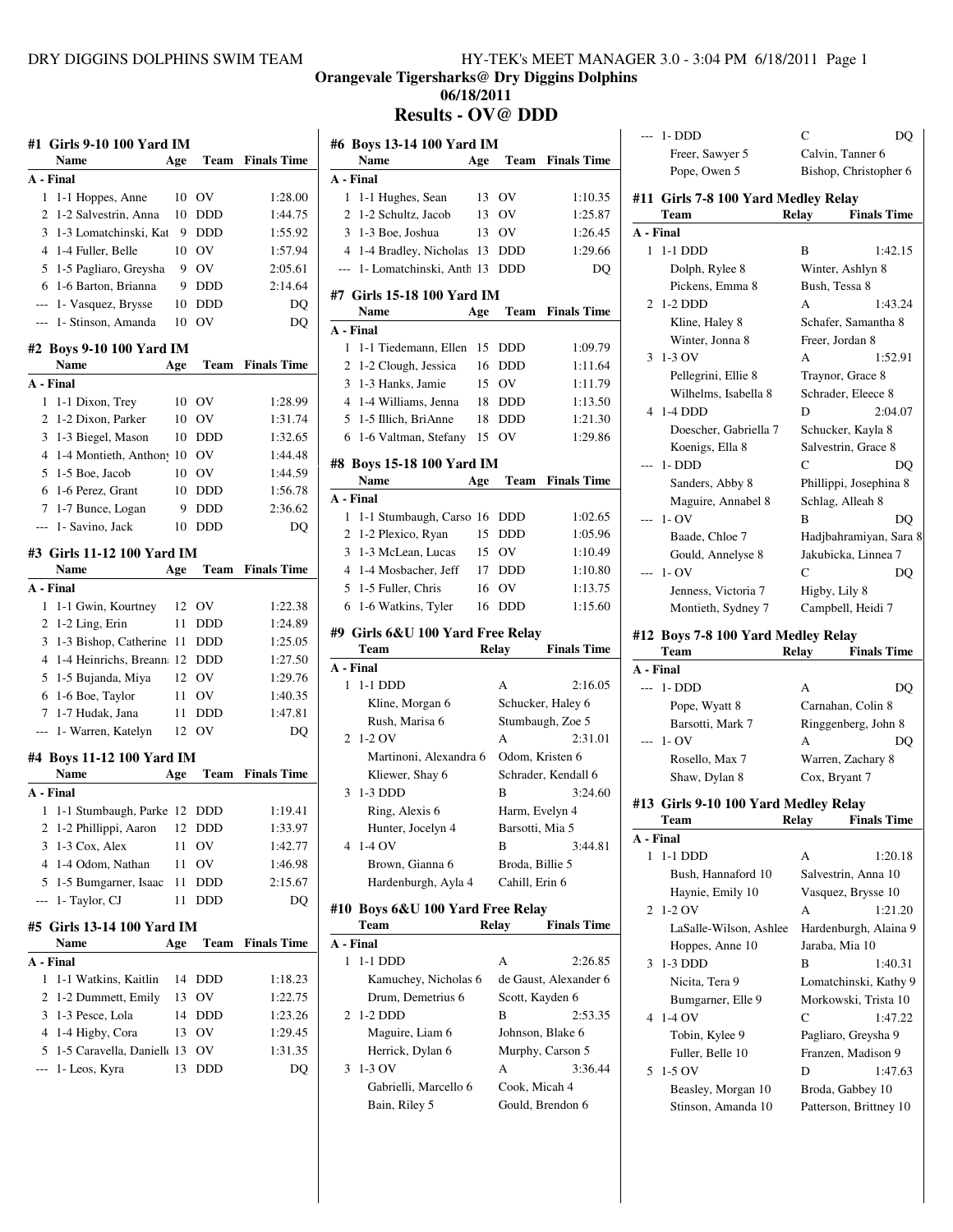**A - Final ... (#13 Girls 9-10 100 Yard Medley Relay)**

# **Orangevale Tigersharks@ Dry Diggins Dolphins**

# **06/18/2011**

# **Results - OV@ DDD #17 Girls 13-14 200 Yard Medley Relay**

| $---$          | 1-DDD                                 | C                           | DQ      |
|----------------|---------------------------------------|-----------------------------|---------|
|                | Fryer, Tressa 10                      | Barton, Brianna 9           |         |
|                | Rounds, Amanda 9                      | Carroll, Quinn 9            |         |
|                | $1 - OV$                              | B                           | DO      |
|                | Eilhardt, Lili 10                     | Cusick, Lydia 9             |         |
|                | Firl, Rachel 9                        | Bartley, Cleopatra 10       |         |
|                |                                       |                             |         |
|                | #14 Boys 9-10 100 Yard Medley Relay   |                             |         |
|                | Team                                  | <b>Finals Time</b><br>Relay |         |
| A - Final      |                                       |                             |         |
| $\mathbf{1}$   | $1-1$ OV                              | A                           | 1:18.60 |
|                | Dixon, Cole 10                        | Dixon, Trey 10              |         |
|                | Dixon, Parker 10                      | Shaw, Travis 10             |         |
| 2              | $1-2$ DDD                             | A                           | 1:19.76 |
|                | Pesce, Carson 10                      | Perez, Grant 10             |         |
|                | Biegel, Mason 10                      | Savino, Jack 10             |         |
| 3              | 1-3 OV                                | B                           | 1:29.35 |
|                | Boe, Jacob 10                         | Montieth, Anthony 10        |         |
|                | Caron, Reed 10                        | Kliewer, Evan 9             |         |
| $\overline{4}$ | $1-4$ DDD                             | $\overline{B}$              | 1:41.44 |
|                | Watkins, Nicholas 10                  | Leos, Karson 9              |         |
|                | Lockwood, Gavin 9                     | Scott, Donovan 9            |         |
|                |                                       |                             |         |
|                |                                       |                             |         |
|                | #15 Girls 11-12 200 Yard Medley Relay |                             |         |
|                | Team                                  | Relay<br><b>Finals Time</b> |         |
|                | A - Final                             |                             |         |
| $\mathbf{1}$   | 1-1 DDD                               | A                           | 2:30.99 |
|                | Bennett, Elizabeth 12                 | Ling, Erin 11               |         |
|                | Bishop, Catherine 11                  | Heinrichs, Breanna 12       |         |
| 2              | $1-2$ DDD                             | B                           | 2:48.07 |
|                | Kamuchey, Adrianna 11                 | Ganzert, Lindsey 12         |         |
|                | Maguire, Violet 11                    | Page, Rebecca 12            |         |
| 3              | $1-3$ OV                              | A                           | 2:52.78 |
|                | Bujanda, Miya 12                      | Gwin, Kourtney 12           |         |
|                | Mansanet, Portia 12                   | Knopp, Cassidy 12           |         |
| $\overline{4}$ | $1-4$ OV                              | B                           | 3:12.97 |
|                | Boe, Taylor 11                        | Oglesby, Avonlea 11         |         |
|                | Warren, Katelyn 12                    | Jones, Mikayla 11           |         |
| 5              | $1-5$ DDD                             | $\mathsf{C}$                | 3:17.91 |
|                | Killion, Mickayla 12                  | Lomatchinski, Mary 11       |         |
|                | Hudak, Jana 11                        | Carnahan, Peyton 11         |         |
|                | #16 Boys 11-12 200 Yard Medley Relay  |                             |         |

# **Team** Relay Finals Time  $\overline{A - Final}$

| A - Final            |                     |                    |
|----------------------|---------------------|--------------------|
| $1-1$ DDD            | A                   | 2:27.84            |
| Stumbaugh, Parker 12 | Phillippi, Aaron 12 |                    |
| Sota, Christopher 12 |                     | Hasemeier, Hank 12 |
| 2 1-2 DDD            | в                   | 2:50.93            |
| Watkins, Noah 12     | McNamara, Josh 11   |                    |
| Taylor, CJ 11        | Fryer, Colton 11    |                    |
| $3 \t1-3$ OV         | A                   | 3:18.47            |
| Cox, Alex 11         | Leanos, Luke 12     |                    |
| Odom, Nathan 11      | Dunlap, Ethan 11    |                    |
|                      |                     |                    |

|              | Team                                  | Relay | $\cdots$<br><b>Finals Time</b> |
|--------------|---------------------------------------|-------|--------------------------------|
|              | A - Final                             |       |                                |
| $\mathbf{1}$ | $1-1$ DDD                             | A     | 2:24.55                        |
|              | Hightower, Dayna 13                   |       | Schafer, Brionna 13            |
|              | Watkins, Kaitlin 14                   |       | Verbitsky, Olivia 14           |
| 2            | $1-2$ DDD                             | B     | 2:36.23                        |
|              | Morkowski, Anika 13                   |       | Watkins, Kendal 14             |
|              | Pesce, Lola 14                        |       | Clough, Jamie 13               |
| $---$        | $1 - OV$                              | A     | DO                             |
|              | Fuller, Kate 13                       |       | Caravella, Danielle 13         |
|              | Dummett, Emily 13                     |       | Higby, Cora 13                 |
|              | #18 Boys 13-14 200 Yard Medley Relay  |       |                                |
|              | Team                                  | Relay | <b>Finals Time</b>             |
|              | A - Final                             |       |                                |
| 1            | $1-1$ OV                              | A     | 2:15.14                        |
|              | Boe, Joshua 13                        |       | Kehler, Kobe 13                |
|              | Hughes, Sean 13                       |       | Schultz, Jacob 13              |
| 2            | $1-2$ DDD                             | A     | 2:33.14                        |
|              | Lomatchinski, Anthony                 |       | Bradley, Nicholas 13           |
|              | Hasemeier, Wyatt 14                   |       | McCann, Thomas 13              |
|              | #19 Girls 15-18 200 Yard Medley Relay |       |                                |
|              | Team                                  | Relay | <b>Finals Time</b>             |
|              | A - Final                             |       |                                |
| 1            | $1-1$ DDD                             | A     | 2:09.28                        |
|              | Tiedemann, Ellen 15                   |       | Williams, Jenna 18             |
|              | Heryet, Riley 18                      |       | Clough, Jessica 16             |
| 2            | $1-2$ OV                              | A     | 2:15.02                        |
|              | Miner, Natalie 16                     |       | Hanks, Jamie 15                |
|              | Valtman, Stefany 15                   |       | Negrete, Brooke 18             |
| 3            | $1-3$ DDD                             | R     | 2:17.95                        |
|              | Kessler, Kaitlin 16                   |       | Ganzert, Shelby 16             |
|              | Youel, Alison 18                      |       | Plexico, Cassandra 18          |
| 4            | $1-4$ DDD                             | C     | 2:29.51                        |
|              | Illich, BriAnne 18                    |       | Youel, Kelsey 18               |
|              | Murrow, Kelsi 18                      |       | Watson, Shelcee 15             |
| 5            | $1-5$ DDD                             | D     | 2:46.38                        |
|              | Randall, Shelby 17                    |       | Biegel, Katie 17               |

### **#20 Boys 15-18 200 Yard Medley Relay**

| Team                 | Relay | <b>Finals Time</b>  |
|----------------------|-------|---------------------|
| A - Final            |       |                     |
| 1-1 DDD<br>1         | A     | 1:52.80             |
| Stumbaugh, Carson 16 |       | Plexico, Ryan 15    |
| Pope, Daniel 17      |       | Unverferth, Karl 15 |
| 2 1-2 DDD            | R     | 2:07.74             |
| Seaton, Nicholas 16  |       | Watkins, Tyler 16   |
| Mosbacher, Jeff 17   |       | Verbitsky, Sean 15  |
| $3\;1-3\;0V$         | A     | 2:10.40             |
| McLean, Lucas 15     |       | Dunlap, Joshua 16   |
| Fuller, Chris 16     |       | Clark, Geramy 16    |

Sturgeon, Megan 15 Moroney, Jessica 15

## **#21 Girls 6&U 25 Yard Free Name Age Team Finals Time**

|              | rame                                          | Age            | 1 eam       | r inais 1 ime      |
|--------------|-----------------------------------------------|----------------|-------------|--------------------|
|              | A - Final                                     |                |             |                    |
| $\mathbf{1}$ | 3-1 Schrader, Kendall                         | 6              | OV          | 28.15              |
| 2            | 3-2 Kline, Morgan                             | 6              | <b>DDD</b>  | 28.55              |
| 3            | 3-3 Stumbaugh, Zoe                            | 5              | <b>DDD</b>  | 30.82              |
|              | 4 3-4 Schucker, Haley                         | 6              | <b>DDD</b>  | 37.71              |
| 5            | 3-5 Odom, Kristen                             | 6              | OV          | 37.80              |
|              | 6 3-6 Rush, Marisa                            | 6              | DDD         | 42.09              |
| 7            | 3-7 Kliewer, Shay                             | 6              | OV          | 42.39              |
| 8            | 3-8 Martinoni, Alexan                         | 6              | OV          | 45.24              |
| Finals       |                                               |                |             |                    |
| 9            | 1-1 Harm, Evelyn                              | 4              | DDD         | 37.15              |
| 15           | 1-2 Schneider, Audrey                         | 5              | <b>DDD</b>  | 1:01.42            |
| 16           | 1-3 Broda, Billie                             | 5              | OV          | 1:16.94            |
|              | 10 2-1 Barsotti, Mia                          | 5              | <b>DDD</b>  | 38.96              |
| 11           | 2-2 Ring, Alexis                              | 6              | <b>DDD</b>  | 44.90              |
| 12           | 2-3 Cahill, Erin                              | 6              | OV          | 46.06              |
| 13           | 2-4 Brown, Gianna                             | 6              | OV          | 53.85              |
| 14           | 2-5 Hardenburgh, Ayla                         | $\overline{4}$ | OV          | 54.83              |
| 17           | 2-6 Hunter, Jocelyn                           | 4              | <b>DDD</b>  | 1:20.86            |
|              |                                               |                |             |                    |
| #22          | Boys 6&U 25 Yard Free                         |                |             |                    |
|              | Name                                          | Age            | <b>Team</b> | <b>Finals Time</b> |
|              | A - Final                                     |                |             |                    |
| 1            | 2-1 Scott, Kayden                             | 6              | <b>DDD</b>  | 28.88              |
| 2            | 2-2 Gould, Brendon                            | 6              | OV          | 29.27              |
| 3            | 2-3 Maguire, Liam                             | 6              | <b>DDD</b>  | 37.90              |
|              | 4 2-4 Drum, Demetrius                         | 6              | <b>DDD</b>  | 39.70              |
|              | 5 2-5 Gabrielli, Marcello                     | 6              | OV          | 42.39              |
|              | 6 2-6 Kamuchey, Nichol                        | 6              | <b>DDD</b>  | 46.73              |
| $\tau$       | 2-7 Bain, Riley                               | 5              | OV          | 1:04.26            |
| 8            | 2-8 Cook, Micah                               | 4              | OV          | 1:22.88            |
| Finals       |                                               |                |             |                    |
| 9            | 1-1 de Gaust, Alexand                         | 6              | DDD         | 37.67              |
| 10           | 1-2 Murphy, Carson                            | 5              | <b>DDD</b>  | 40.78              |
| 11           | 1-3 Bishop, Christoph                         | 6              | <b>DDD</b>  | 42.23              |
| 12           | 1-4 Johnson, Blake                            | 6              | <b>DDD</b>  | 48.64              |
| 13           | 1-5 Herrick, Dylan                            | 6              | <b>DDD</b>  | 52.75              |
| 14           | 1-6 Freer, Sawyer                             | 5              | <b>DDD</b>  | 54.63              |
| 15           | 1-7 Calvin, Tanner                            | 6              | DDD         | 54.90              |
| 16           | 1-8 Pope, Owen                                | 5              | DDD         | 1:07.37            |
|              |                                               |                |             |                    |
|              | #23 Girls 7-8 25 Yard Free                    |                |             |                    |
|              | Name                                          | Age            | Team        | <b>Finals Time</b> |
| A - Final    |                                               |                |             |                    |
| 1            | 5-1 Kline, Haley                              | 8              | DDD         | 19.27              |
| 2            |                                               | 8              | <b>DDD</b>  | 20.43              |
|              | 5-2 Freer, Jordan                             |                |             |                    |
| 3            | 5-3 Wilhelms, Isabella                        | 8              | OV          | 20.53              |
| 4            | 5-4 Winter, Ashlyn                            | 8              | DDD         | 21.15              |
| 5            | 5-5 Schafer, Samantha                         | 8              | DDD         | 23.32              |
| 6            | 5-6 Jakubicka, Linnea                         | 7              | OV          | 23.79              |
| 7<br>8       | 5-7 Jenness, Victoria<br>5-8 Schrader, Eleece | 7<br>8         | OV<br>ov    | 23.96<br>25.87     |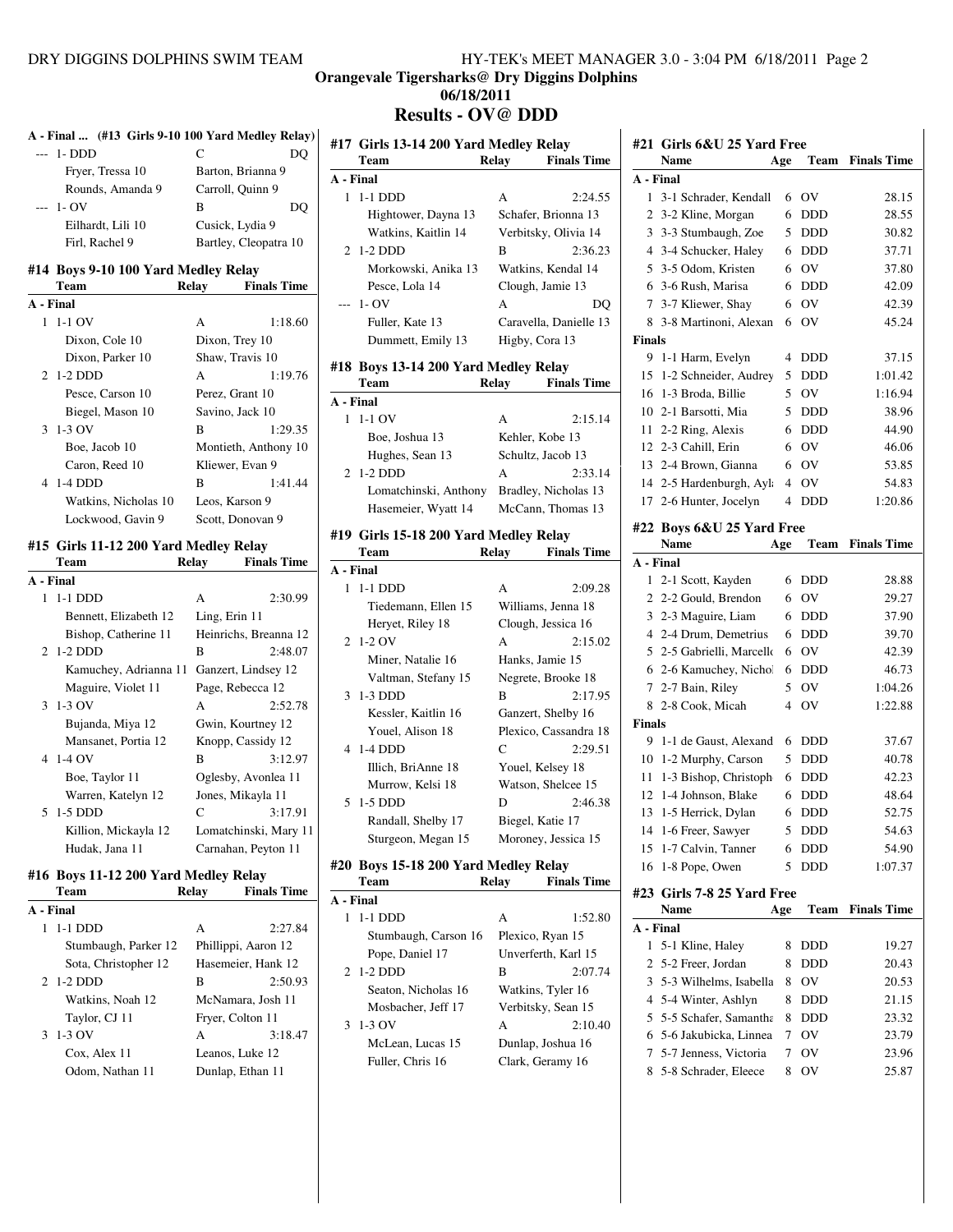| HY-TEK's MEET MANAGER 3.0 - 3:04 PM 6/18/2011 Page 3 |
|------------------------------------------------------|
|------------------------------------------------------|

**Orangevale Tigersharks@ Dry Diggins Dolphins 06/18/2011**

**Results - OV@ DDD**

3-6 Salvestrin, Anna 10 DDD 18.11

|               | Finals  (#23 Girls 7-8 25 Yard Free) |             |            |                    |                | 6 3-6 Salvestrin,                    |
|---------------|--------------------------------------|-------------|------------|--------------------|----------------|--------------------------------------|
| <b>Finals</b> |                                      |             |            |                    |                | 7 3-7 Fuller, Bel                    |
| 21            | 1-1 Griffith, Eriah                  | 7           | DDD        | 29.69              | 8              | 3-8 Eilhardt, L                      |
| 28            | 1-2 Rush, Maya                       | 8           | DDD        | 40.10              | <b>Finals</b>  |                                      |
|               | 29 1-3 Bumgarner, Fiona              | 7           | <b>DDD</b> | 55.94              | 10             | 1-1 LaSalle-W                        |
|               | 9 2-1 Phillippi, Josephin            | 8           | <b>DDD</b> | 21.02              | 16             | 1-2 Patterson,                       |
|               | 14 2-2 Koenigs, Ella                 | 8           | <b>DDD</b> | 23.84              | 17             | 1-3 Nicita, Ter                      |
|               | 17 2-3 Schucker, Kayla               | 8           | <b>DDD</b> | 26.91              |                | 18 1-4 Beasley, M                    |
|               | 24 2-4 Dains, Taylor                 | 7           | OV         | 33.84              | 19             | 1-5 Franzen, N                       |
|               | 25 2-5 Walder, Georgia               | 7           | <b>OV</b>  | 34.96              | 20             | 1-6 Carroll, Qu                      |
|               | 27 2-6 Cook, Corrina                 | 8           | OV         | 35.85              | 21             | 1-7 Rounds, A                        |
|               | 30 2-7 Campbell, Heidi               | 7           | OV         | 1:03.80            |                | 9 2-1 Fryer, Tres                    |
|               | 13 3-1 Sanders, Abby                 | 8           | <b>DDD</b> | 23.50              | 11             | 2-2 Bumgarne                         |
|               | 16 3-2 Doescher, Gabriell            | 7           | <b>DDD</b> | 25.86              |                | 12 2-3 Broda, Ga                     |
|               | 18 3-3 Caron, Ava                    | 7           | OV         | 28.39              |                | 13 2-4 Pagliaro, O                   |
|               | 22 3-4 Montieth, Sydney              | 7           | <b>OV</b>  | 32.30              |                | 14 2-5 Balboni, Is                   |
|               | 23 3-5 Baade, Chloe                  | 7           | <b>OV</b>  | 32.32              |                | 15 2-6 Firl, Rache                   |
|               | 26 3-6 Hadjbahramiyan, !             | 8           | OV         | 35.41              |                | --- 2- Morkowski.                    |
|               | 10 4-1 Schlag, Alleah                | 8           | <b>DDD</b> | 22.27              |                |                                      |
|               | 11 4-2 Dolph, Rylee                  | 8           | <b>DDD</b> | 22.86              |                | #26 Boys 9-10 25<br>Name             |
|               | 12 4-3 Bush, Tessa                   | 8           | <b>DDD</b> | 23.05              | A - Final      |                                      |
|               | 15 4-4 Gould, Annelyse               | 8           | <b>OV</b>  | 24.00              |                |                                      |
|               | 19 4-5 Pellegrini, Ellie             | 8           | <b>OV</b>  | 29.23              |                | 1 3-1 Dixon, Tre<br>2 3-2 Biegel, Ma |
|               | 20 4-6 Higby, Lily                   | 8           | <b>OV</b>  | 29.41              |                | 3 3-3 Pesce, Car                     |
|               |                                      |             |            |                    |                | 4 3-4 Dixon, Co                      |
|               | #24 Boys 7-8 25 Yard Free<br>Name    |             | Team       | <b>Finals Time</b> |                |                                      |
|               | A - Final                            | Age         |            |                    |                | 5 3-5 Dixon, Par<br>6 3-6 Shaw, Tra  |
|               |                                      | 7           | <b>DDD</b> |                    | 7              | 3-7 Lockwood                         |
|               | 1 3-1 Barsotti, Mark                 |             |            | 24.00              |                |                                      |
|               | 2 3-2 Warren, Zachary                | 8           | <b>OV</b>  | 24.51              |                | 8 3-8 Leos, Kars                     |
|               | 3 3-3 Pope, Wyatt                    | 8           | <b>DDD</b> | 24.53              | <b>Finals</b>  |                                      |
|               | 4 3-4 Rosello, Max                   | 7           | <b>OV</b>  | 24.78              | 12             | 1-1 Perry, Pab                       |
|               | 5 3-5 Shaw, Dylan                    | 8           | <b>OV</b>  | 25.74              | 14             | 1-2 Jakubicki,                       |
|               | 6 3-6 Black, Ethan                   | $7^{\circ}$ | <b>OV</b>  | 28.11              | 16             | 1-3 Bunce, Lo                        |
| 7             | 3-7 Owen, Daniel                     | 7           | <b>DDD</b> | 29.96              | 18             | 1-4 Wright, Ko                       |
| 8             | 3-8 Ringgenberg, Johr                | 8           | <b>DDD</b> | 31.49              | 19             | 1-5 Campbell,                        |
| <b>Finals</b> |                                      |             |            |                    |                | 20 1-6 Eilhardt, F                   |
|               | 15 1-1 de Gaust, Maxwell             | 8           | <b>DDD</b> | 43.33              | 9.             | 2-1 Holden, M                        |
|               | 17 1-2 McVeigh, Sammy                | 7           | <b>DDD</b> | 57.91              |                | 10 2-2 Odom, Gra                     |
| 9             | 2-1 Franzen, Blake                   | $7^{\circ}$ | OV         | 27.12              |                | 11 2-3 Watkins, N                    |
|               | 10 2-2 Carnahan, Connor              | 7           | DDD        | 27.75              |                | 13 2-4 Kliewer, E                    |
|               | 11 2-3 Lockwood, Brayde              | 7           | DDD        | 28.84              |                | 15 2-5 Scott, Don                    |
|               | 12 2-4 Cox, Bryant                   | 7           | OV         | 32.65              | 17             | 2-6 McGlough                         |
|               | 13 2-5 Firl, Samuel                  | 7           | OV         | 32.68              |                | #27 Girls 11-12 :                    |
|               | 14 2-6 Bath, James                   | 7           | <b>DDD</b> | 37.36              |                | Name                                 |
|               | 16 2-7 Koenigs, Isaac                | 7           | DDD        | 51.10              | A - Final      |                                      |
|               | #25 Girls 9-10 25 Yard Free          |             |            |                    |                | 1 3-1 Gwin, Kou                      |
|               | Name                                 | Age         | Team       | <b>Finals Time</b> | $\overline{2}$ | 3-2 Heinrichs,                       |
|               | A - Final                            |             |            |                    | 3              | 3-3 Ling, Erin                       |
|               | 1 3-1 Bush, Hannaford                | 10          | DDD        | 16.15              | 4              | 3-4 Kamuchey                         |
|               | 2 3-2 Haynie, Emily                  | 10          | DDD        | 16.31              | 5              | 3-5 Bennett, E                       |
|               | 3 3-3 Jaraba, Mia                    | 10          | OV         | 17.58              |                | 6 3-6 Bujanda, N                     |
|               | 4 3-4 Cusick, Lydia                  | 9           | OV         | 17.78              | 7              | 3-7 Mansanet,                        |
|               | 5 3-5 Vasquez, Brysse                | 10          | DDD        | 17.98              |                | 8 3-8 Warren, K                      |
|               |                                      |             |            |                    |                |                                      |

| $\tau$           | 3-7 Fuller, Belle            | 10  | OV             | 18.21              |
|------------------|------------------------------|-----|----------------|--------------------|
| 8                | 3-8 Eilhardt, Lili           | 10  | ov             | 19.21              |
| Finals           |                              |     |                |                    |
| 10               | 1-1 LaSalle-Wilson, A 10     |     | OV             | 20.92              |
| 16               | 1-2 Patterson, Brittney      | 10  | ov             | 23.99              |
| 17               | 1-3 Nicita, Tera             | 9   | <b>DDD</b>     | 24.06              |
| 18               | 1-4 Beasley, Morgan          | 10  | OV             | 27.50              |
| 19               | 1-5 Franzen, Madison         | 9   | ov             | 31.03              |
| 20               | 1-6 Carroll, Quinn           | 9   | DDD            | 31.46              |
| 21               | 1-7 Rounds, Amanda           | 9   | <b>DDD</b>     | 40.56              |
| 9                | 2-1 Fryer, Tressa            | 10  | <b>DDD</b>     | 20.63              |
| 11               | 2-2 Bumgarner, Elle          | 9   | <b>DDD</b>     | 21.16              |
| 12               | 2-3 Broda, Gabbey            | 10  | OV             | 22.08              |
| 13               | 2-4 Pagliaro, Greysha        | 9   | OV             | 22.13              |
| 14               | 2-5 Balboni, Isabella        |     |                | 22.45              |
|                  |                              | 10  | OV             |                    |
| 15               | 2-6 Firl, Rachel             | 9   | ov             | 23.78              |
| $\overline{a}$   | 2- Morkowski, Trista         | 10  | DDD            | DQ                 |
|                  | #26 Boys 9-10 25 Yard Free   |     |                |                    |
|                  | Name                         | Age | Team           | <b>Finals Time</b> |
| A - Final        |                              |     |                |                    |
| 1                | 3-1 Dixon, Trey              | 10  | OV             | 15.70              |
|                  | 2 3-2 Biegel, Mason          | 10  | DDD            | 16.07              |
| 3                | 3-3 Pesce, Carson            | 10  | <b>DDD</b>     | 16.40              |
| $\overline{4}$   | 3-4 Dixon, Cole              | 10  | OV             | 16.86              |
| 5                | 3-5 Dixon, Parker            | 10  | OV             | 16.94              |
| 6                | 3-6 Shaw, Travis             | 10  | OV             | 17.02              |
| $\boldsymbol{7}$ | 3-7 Lockwood, Gavin          | 9   | DDD            | 19.53              |
| 8                | 3-8 Leos, Karson             | 9   | <b>DDD</b>     | 21.48              |
| Finals           |                              |     |                |                    |
| 12               | 1-1 Perry, Pablo             | 9   | OV             | 22.11              |
| 14               | 1-2 Jakubicki, Lukas         | 9   | O <sub>V</sub> | 24.12              |
| 16               | 1-3 Bunce, Logan             | 9   | <b>DDD</b>     | 24.29              |
| 18               | 1-4 Wright, Kevin            | 10  | <b>DDD</b>     | 26.22              |
| 19               | 1-5 Campbell, Quinn          | 9   | OV             | 27.71              |
| 20               | 1-6 Eilhardt, Hunter         | 9   | OV             | 30.56              |
| 9                | 2-1 Holden, Max              | 10  | OV             | 17.66              |
| 10               | 2-2 Odom, Grant              | 9   | OV             | 17.82              |
| 11               | 2-3 Watkins, Nicholas 10     |     | <b>DDD</b>     | 21.49              |
| 13               | 2-4 Kliewer, Evan            |     | 9 OV           | 22.36              |
|                  | 15 2-5 Scott, Donovan        | 9   | DDD            | 24.22              |
| 17               | 2-6 McGloughlin, Bre         | 9   | <b>DDD</b>     | 24.80              |
|                  |                              |     |                |                    |
|                  | #27 Girls 11-12 50 Yard Free |     |                |                    |
|                  | Name                         | Age | Team           | <b>Finals Time</b> |
|                  | A - Final                    |     |                |                    |
| 1                | 3-1 Gwin, Kourtney           | 12  | OV             | 30.39              |
| 2                | 3-2 Heinrichs, Breann        | 12  | DDD            | 32.88              |
| 3                | 3-3 Ling, Erin               | 11  | DDD            | 34.46              |
| 4                | 3-4 Kamuchey, Adriar 11      |     | DDD            | 35.01              |
| 5                | 3-5 Bennett, Elizabeth 12    |     | DDD            | 35.06              |
| 6                | 3-6 Bujanda, Miya            | 12  | OV             | 35.73              |
| 7                | 3-7 Mansanet, Portia         | 12  | OV             | 40.20              |
|                  |                              |     |                |                    |
| 8                | 3-8 Warren, Katelyn          | 12  | ov             | 52.67              |

| <b>Finals</b>  |                                              |     |            |                    |
|----------------|----------------------------------------------|-----|------------|--------------------|
| 15             | 1-1 Bunce, Kayleigh                          | 11  | DDD        | 43.53              |
| 17             | 1-2 Lomatchinski, Ma                         | 11  | DDD        | 45.74              |
| 18             | 1-3 Carnahan, Peyton                         | 11  | DDD        | 46.20              |
| 19             | 1-4 Arnold, Katlyn                           | 11  | DDD        | 47.73              |
| ---            | 1- Arnold, Jacqueline                        | 11  | <b>DDD</b> | DQ                 |
| 9              | 2-1 Killion, Mickayla                        | 12  | DDD        | 39.45              |
| 10             | 2-2 Page, Rebecca                            | 12  | DDD        | 40.00              |
| 11             | 2-3 Hudak, Jana                              | 11  | <b>DDD</b> | 41.19              |
| 12             | 2-4 Capel, Hannah                            | 11  | OV         | 41.69              |
| 13             | 2-5 Jones, Mikayla                           | 11  | OV         | 42.31              |
| 14             | 2-6 Ganzert, Lindsey                         | 12  | DDD        | 42.44              |
| 16             | 2-7 Nagy, Lily                               | 11  | OV         | 44.39              |
|                | #28 Boys 11-12 50 Yard Free                  |     |            |                    |
|                | Name                                         | Age | Team       | <b>Finals Time</b> |
| A - Final      |                                              |     |            |                    |
| 1              | 2-1 Stumbaugh, Parke                         | 12  | DDD        | 30.36              |
| 2              | 2-2 Hasemeier, Hank                          | 12  | <b>DDD</b> | 33.15              |
| 3              | 2-3 Watkins, Noah                            | 12  | DDD        | 34.20              |
| $\overline{4}$ | 2-4 Fryer, Colton                            | 11  | DDD        | 36.10              |
| 5              | 2-5 Dunlap, Ethan                            | 11  | OV         | 46.42              |
| 6              | 2-6 Leanos, Luke                             | 12  | OV         | 46.90              |
| <b>Finals</b>  |                                              |     |            |                    |
| 9              | 1-1 McNamara, Josh                           | 11  | DDD        | 38.38              |
| 10             | 1-2 Keeton, Carson                           | 12  | <b>DDD</b> | 39.80              |
| 11             | 1-3 Robinson, James                          | 12  | <b>DDD</b> | 47.03              |
| 12             | 1-4 Bumgarner, Isaac                         | 11  | DDD        | 50.90              |
|                |                                              |     |            |                    |
| 13             | 1-5 Arnold, Brandon                          | 11  | <b>DDD</b> | 1:02.57            |
|                |                                              |     |            |                    |
|                | #29 Girls 13-14 50 Yard Free                 |     |            |                    |
| A - Final      | Name                                         | Age | Team       | <b>Finals Time</b> |
| 1              |                                              | 14  | DDD        |                    |
| 2              | 2-1 Verbitsky, Olivia                        | 13  | DDD        | 30.27              |
| 3              | 2-2 Hightower, Dayna<br>2-3 Schafer, Brionna | 13  | DDD        | 30.67<br>31.67     |
| 4              | 2-4 Dummett, Emily                           | 13  | OV         | 31.71              |
| 5              | 2-5 Fuller, Kate                             | 13  | OV         | 34.44              |
| 6              | 2-6 Morkowski, Anika                         | 13  | <b>DDD</b> | 35.45              |
| 7              | 2-7 Graf, Ashley                             | 13  | ov         | 37.69              |
| <b>Finals</b>  |                                              |     |            |                    |
| 9              | 1-1 Clough, Jamie                            | 13  | DDD        | 32.34              |
| 10             | 1-2 Bailey, Cammie                           | 13  | DDD        | 34.55              |
|                |                                              |     |            |                    |
| #30            | <b>Boys 13-14 50 Yard Free</b>               |     |            |                    |
|                | <b>Name</b>                                  | Age | Team       | <b>Finals Time</b> |
| A - Final<br>1 |                                              | 13  | OV         | 28.60              |
| 2              | 1-1 Hughes, Sean                             | 14  | <b>DDD</b> | 29.34              |
| 3              | 1-2 Hasemeier, Wyatt<br>1-3 Schultz, Justin  | 14  | OV         | 32.06              |
| 4              | 1-4 McCann, Thomas                           | 13  | <b>DDD</b> | 33.64              |
| 5              | 1-5 Kehler, Kobe                             | 13  | OV         | 33.97              |
| 6              |                                              | 13  | DDD        | 34.21              |
| 7              | 1-6 Cherrington, Zac                         | 14  | OV         | 36.00              |
|                | 1-7 Dunlap, Caleb                            |     |            |                    |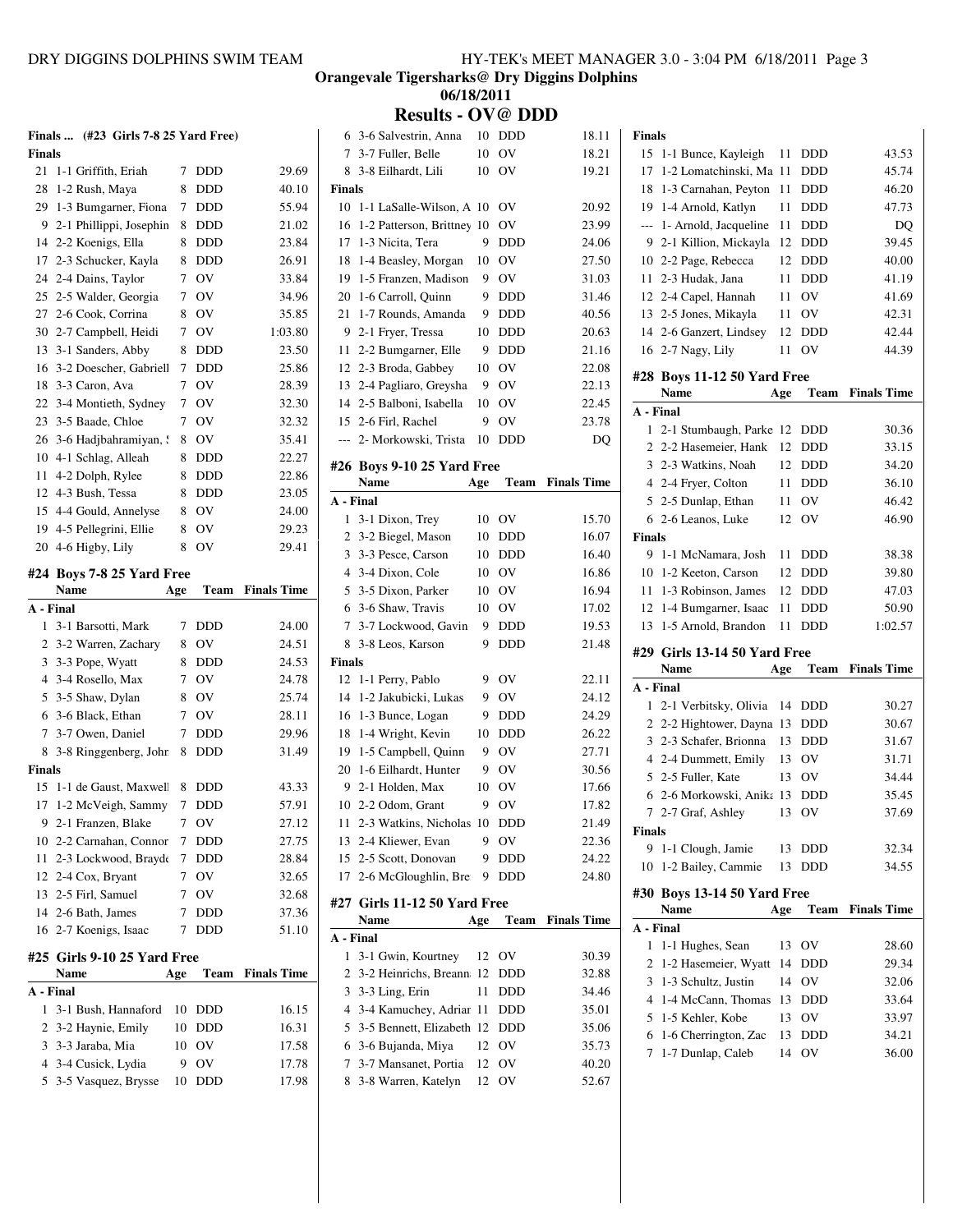**Orangevale Tigersharks@ Dry Diggins Dolphins**

**06/18/2011**

**Results - OV@ DDD**

|               | #31 Girls 15-18 50 Yard Free                 |                |                          |                         | Ħ |
|---------------|----------------------------------------------|----------------|--------------------------|-------------------------|---|
|               | Name                                         | Age            |                          | <b>Team</b> Finals Time |   |
| A - Final     |                                              |                |                          |                         | A |
| $\mathbf{1}$  | 2-1 Tiedemann, Ellen                         | 15             | <b>DDD</b>               | 27.23                   |   |
| 2             | 2-2 Negrete, Brooke                          | 18             | OV                       | 27.67                   |   |
|               | 3 2-3 Miner, Natalie                         | 16             | <b>OV</b>                | 28.23                   |   |
|               | 4 2-4 Ganzert, Shelby                        | 16             | <b>DDD</b>               | 29.53                   |   |
|               | 5 2-5 Youel, Alison                          | 18             | <b>DDD</b>               | 29.71                   |   |
|               | 6 2-6 Murrow, Kelsi                          | 18             | <b>DDD</b>               | 30.69                   |   |
|               | 7 2-7 Eyman, Brooke                          | 16             | <b>OV</b>                | 32.94                   |   |
| 8             | 2-8 Morgan, Amy                              | 16             | OV                       | 33.21                   |   |
| <b>Finals</b> |                                              |                |                          |                         | F |
|               | 9 1-1 Kessler, Kaitlin                       | 16             | <b>DDD</b>               | 32.16                   |   |
|               | 10 1-2 Randall, Shelby                       | 17             | <b>DDD</b>               | 33.36<br>33.55          |   |
|               | 11 1-3 Sturgeon, Megan                       | 17             | 15 DDD                   | 34.30                   |   |
|               | 12 1-4 Biegel, Katie<br>13 1-5 Youel, Kelsey |                | DDD                      | 34.42                   |   |
|               | 14 1-6 Watson, Shelcee                       | 18<br>15       | DDD<br><b>DDD</b>        | 35.11                   |   |
|               | 15 1-7 Moroney, Jessica                      | 15             | <b>DDD</b>               | 38.39                   |   |
|               |                                              |                |                          |                         | Ħ |
|               | #32 Boys 15-18 50 Yard Free                  |                |                          |                         |   |
|               | Name                                         | Age            | Team                     | <b>Finals Time</b>      | A |
|               | A - Final                                    |                |                          |                         |   |
| 1             | 2-1 Pope, Daniel<br>2 2-2 Seaton, Nicholas   | 17             | <b>DDD</b><br><b>DDD</b> | 23.30                   |   |
|               | 3 2-3 Unverferth, Karl                       | 16<br>15       |                          | 25.89<br>26.80          |   |
|               | 4 2-4 Clark, Geramy                          | 16             | DDD<br><b>OV</b>         | 26.96                   |   |
|               | 5 2-5 Plexico, Ryan                          | 15             | <b>DDD</b>               | 26.97                   |   |
|               | 6 2-6 Dunlap, Joshua                         | 16             | OV                       | 30.68                   |   |
| <b>Finals</b> |                                              |                |                          |                         |   |
|               | 9 1-1 Watkins, Tyler                         |                | 16 DDD                   | 27.29                   | F |
|               | 10 1-2 Bath, David                           | 15             | <b>DDD</b>               | 28.55                   |   |
| 11            | 1-3 Verbitsky, Sean                          | 15             | <b>DDD</b>               | 28.77                   |   |
| 12            | 1-4 Bailey, Ryan                             | 15             | <b>DDD</b>               | 33.05                   |   |
| 13            | 1-5 Lujan, Ryan                              | 17             | <b>DDD</b>               | 36.62                   |   |
|               | #33 Girls 6&U 25 Yard Back                   |                |                          |                         |   |
|               | <b>Name</b>                                  | Age            | Team                     | <b>Finals Time</b>      |   |
|               | A - Final                                    |                |                          |                         |   |
| 1             | 2-1 Kline, Morgan                            | 6              | <b>DDD</b>               | 34.60                   |   |
| 2             | 2-2 Schrader, Kendall                        | 6              | ov                       | 37.68                   |   |
| 3             | 2-3 Rush, Marisa                             | 6              | DDD                      | 39.51                   |   |
| 4             | 2-4 Schucker, Haley                          | 6              | <b>DDD</b>               | 40.91                   |   |
| 5             | 2-5 Kliewer, Shay                            | 6              | OV                       | 46.53                   |   |
| 6             | 2-6 Ring, Alexis                             | 6              | DDD                      | 47.35                   |   |
| $\tau$        | 2-7 Odom, Kristen                            | 6              | OV                       | 50.66                   |   |
| 8             | 2-8 Martinoni, Alexan                        | 6              | OV                       | 51.37                   |   |
| <b>Finals</b> |                                              |                |                          |                         |   |
| 9             | 1-1 Stumbaugh, Zoe                           | 5              | DDD                      | 37.87                   | Ħ |
| 10            | 1-2 Barsotti, Mia                            | 5              | DDD                      | 40.34                   |   |
| 11            | 1-3 Hardenburgh, Ayl:                        | $\overline{4}$ | OV                       | 41.93                   | A |
| 12            | 1-4 Harm, Evelyn                             | $\overline{4}$ | DDD                      | 44.75                   |   |
| 13            | 1-5 Brown, Gianna                            | 6              | OV                       | 1:02.50                 |   |
| 14            | 1-6 Schneider, Audrey                        | 5              | DDD                      | 1:21.40                 |   |
| 15            | 1-7 Hunter, Jocelyn                          | $\overline{4}$ | DDD                      | 1:25.39                 |   |

|                | #34  Boys 6&U 25 Yard Back            |        |             |                    |
|----------------|---------------------------------------|--------|-------------|--------------------|
|                | Name                                  | Age    | Team        | <b>Finals Time</b> |
| A - Final      |                                       |        |             |                    |
| 1              | 2-1 Scott, Kayden                     | 6      | <b>DDD</b>  | 34.63              |
| 2              | 2-2 de Gaust, Alexand                 | 6      | DDD         | 39.83              |
| 3              | 2-3 Gould, Brendon                    | 6      | OV          | 41.21              |
|                | 4 2-4 Maguire, Liam                   | 6      | DDD         | 45.20              |
|                | 5 2-5 Johnson, Blake                  | 6      | <b>DDD</b>  | 57.66              |
|                | 6 2-6 Bain, Riley                     |        | OV          |                    |
|                | --- 2- Drum, Demetrius                | 5      |             | 1:04.28            |
|                |                                       | 6      | <b>DDD</b>  | X46.32             |
| ---            | 2- Kamuchey, Nichola                  | 6      | <b>DDD</b>  | X1:05.21           |
| Finals         |                                       |        |             |                    |
| 9              | 1-1 Bishop, Christoph                 | 6      | <b>DDD</b>  | 56.17              |
| 10             | 1-2 Murphy, Carson                    | 5      | <b>DDD</b>  | 1:03.06            |
| 11             | 1-3 Herrick, Dylan                    | 6      | <b>DDD</b>  | 1:04.77            |
|                | 12 1-4 Freer, Sawyer                  | 5      | <b>DDD</b>  | 1:33.97            |
| 13             | 1-5 Calvin, Tanner                    | 6      | <b>DDD</b>  | 1:59.04            |
| ---            | 1- Pope, Owen                         | 5      | <b>DDD</b>  | DO                 |
| #35            | Girls 7-8 25 Yard Back                |        |             |                    |
|                | Name                                  | Age    | Team        | <b>Finals Time</b> |
| A - Final      |                                       |        |             |                    |
| 1              | 4-1 Dolph, Rylee                      | 8      | <b>DDD</b>  | 25.36              |
| 2              | 4-2 Pickens, Emma                     | 8      | DDD         | 26.50              |
| 3              | 4-3 Sanders, Abby                     | 8      | <b>DDD</b>  | 27.95              |
|                | 4 4-4 Jenness, Victoria               | 7      | <b>OV</b>   | 29.01              |
| 5              | 4-5 Pellegrini, Ellie                 | 8      | <b>OV</b>   | 30.82              |
| 6              | 4-6 Schrader, Eleece                  | 8      | ov          | 33.09              |
| $\tau$         | 4-7 Doescher, Gabriell                | 7      | DDD         | 35.80              |
| $\overline{a}$ |                                       | 8      | OV          |                    |
| Finals         | 4- Traynor, Grace                     |        |             | DQ                 |
|                |                                       |        |             |                    |
| 18             | 1-1 Cook, Corrina                     | 8      | ov          | 40.70              |
| 20             | 1-2 Bumgarner, Fiona                  | 7      | <b>DDD</b>  | 44.84              |
| 22             | 1-3 Caron, Ava                        | 7      | ov          | 58.13              |
| 23             | 1-4 Rush, Maya                        |        |             |                    |
|                |                                       | 8      | DDD         | 1:01.55            |
| 24             | 1-5 Campbell, Heidi                   | 7      | OV          | 1:26.03            |
| 13             | 2-1 Hadjbahramiyan, 9                 | 8      | OV          | 34.37              |
| 15             | 2-2 Schucker, Kayla                   | 8      | DDD         | 36.47              |
| 16             | 2-3 Koenigs, Ella                     | 8      | <b>DDD</b>  | 38.30              |
| 17             | 2-4 Baade, Chloe                      | 7      | ov          | 40.43              |
| 19             | 2-5 Dains, Taylor                     | 7      | ov          | 44.03              |
| 21             | 2-6 Walder, Georgia                   | 7      | ov          | 49.02              |
| 9              | 3-1 Schlag, Alleah                    | 8      | DDD         | 27.98              |
| 10             | 3-2 Montieth, Sydney                  | 7      | ov          | 28.40              |
| 11             | 3-3 Phillippi, Josephin               | 8      | DDD         | 28.59              |
| 12             | 3-4 Jakubicka, Linnea                 | 7      | OV          | 33.08              |
| 14             | 3-5 Higby, Lily                       | 8      | ov          | 36.28              |
|                |                                       |        |             |                    |
| #36            | Boys 7-8 25 Yard Back                 |        |             |                    |
|                | Name                                  | Age    | <b>Team</b> | <b>Finals Time</b> |
|                | A - Final                             |        |             |                    |
| 1              | 2-1 Carnahan, Colin                   | 8      | DDD         | 28.23              |
| 2              | 2-2 Barsotti, Mark                    | 7      | DDD         | 29.00              |
| 3<br>4         | 2-3 Franzen, Blake<br>2-4 Cox, Bryant | 7<br>7 | OV<br>OV    | 32.72<br>34.39     |

| 5              | 2-5 Pope, Wyatt             | 8   | <b>DDD</b>  | 34.94              |
|----------------|-----------------------------|-----|-------------|--------------------|
|                | 6 2-6 Black, Ethan          | 7   | OV          | 36.36              |
| 7              | 2-7 Shaw, Dylan             | 8   | OV          | 37.39              |
| 8              | 2-8 Owen, Daniel            | 7   | <b>DDD</b>  | 37.71              |
| <b>Finals</b>  |                             |     |             |                    |
| 9              | 1-1 Lockwood, Brayde        | 7   | DDD         | 31.27              |
| 10             | 1-2 de Gaust, Maxwell       | 8   | <b>DDD</b>  | 37.75              |
| 11             | 1-3 Carnahan, Connor        | 7   | <b>DDD</b>  | 48.04              |
|                | 12 1-4 McVeigh, Sammy       | 7   | <b>DDD</b>  | 53.57              |
|                | 13 1-5 Koenigs, Isaac       | 7   | DDD         | 1:04.56            |
| $---$          | 1- Bath, James              | 7   | <b>DDD</b>  | DQ                 |
|                |                             |     |             |                    |
|                | #37 Girls 9-10 25 Yard Back |     |             |                    |
|                | Name                        | Age | Team        | <b>Finals Time</b> |
| A - Final      |                             |     |             |                    |
| 1              | 3-1 LaSalle-Wilson, A       | 10  | OV          | 20.40              |
| 2              | 3-2 Vasquez, Brysse         | 10  | DDD         | 21.71              |
| 3              | 3-3 Haynie, Emily           | 10  | <b>DDD</b>  | 21.79              |
| 4              | 3-4 Cusick, Lydia           | 9   | OV          | 22.97              |
| 5              | 3-5 Nicita, Tera            | 9   | <b>DDD</b>  | 23.83              |
| 6              | 3-6 Tobin, Kylee            | 9   | OV          | 25.99              |
| 7              | 3-7 Eilhardt, Lili          | 10  | OV          | 26.09              |
| 8              | 3-8 Morkowski, Trista 10    |     | DDD         | 27.34              |
| <b>Finals</b>  |                             |     |             |                    |
| 12             | 1-1 Beasley, Morgan         | 10  | OV          | 27.94              |
| 13             | 1-2 Franzen, Madison        | 9   | OV          | 28.88              |
| 9.             | 2-1 Broda, Gabbey           | 10  | OV          | 25.35              |
|                | 10 2-2 Bumgarner, Elle      | 9   | DDD         | 27.19              |
|                |                             |     |             |                    |
| 11             | 2-3 Balboni, Isabella       | 10  | OV          | 27.70              |
|                | 14 2-4 Stinson, Amanda      | 10  | OV          | 28.89              |
|                | 15 2-5 Patterson, Brittney  | 10  | OV          | 31.50              |
|                | 16 2-6 Carroll, Quinn       | 9   | DDD         | 33.60              |
| 17             | 2-7 Rounds, Amanda          | 9   | <b>DDD</b>  | 39.04              |
|                |                             |     |             |                    |
|                | #38 Boys 9-10 25 Yard Back  |     |             |                    |
|                | Name                        | Age | <b>Team</b> | <b>Finals Time</b> |
| A - Final      |                             |     |             |                    |
| $\mathbf{1}$   | 3-1 Dixon, Cole             | 10  | OV          | 20.13              |
| $\overline{2}$ | 3-2 Pesce, Carson           | 10  | DDD         | 20.71              |
| 3              | 3-3 Boe, Jacob              | 10  | OV          | 21.91              |
| 4              | 3-4 Lockwood, Gavin         | 9   | DDD         | 22.32              |
| 5              | 3-5 Walder, Pace            | 9   | OV          | 24.67              |
| 6              | 3-6 Scott, Donovan          | 9   | DDD         | 26.29              |
| 7              | 3-7 Watkins, Nicholas       | 10  | DDD         | 26.90              |
| 8              | 3-8 Holden, Max             | 10  | OV          | 28.10              |
| <b>Finals</b>  |                             |     |             |                    |
| 12             | 1-1 Jakubicki, Lukas        | 9   | OV          | 31.55              |
| 15             | 1-2 Campbell, Quinn         | 9   | OV          | 40.07              |
| 16             | 1-3 Eilhardt, Hunter        | 9   | OV          | 56.48              |
| 9.             | 2-1 Odom, Grant             | 9   | OV          | 27.34              |
|                | 10 2-2 Perry, Pablo         | 9   | OV          | 27.39              |
| 11             | 2-3 McGloughlin, Bre        | 9   | DDD         | 29.85              |
|                | 13 2-4 Kliewer, Evan        | 9   | OV          | 33.29              |
|                | 14 2-5 Wright, Kevin        | 10  | DDD         | 39.73              |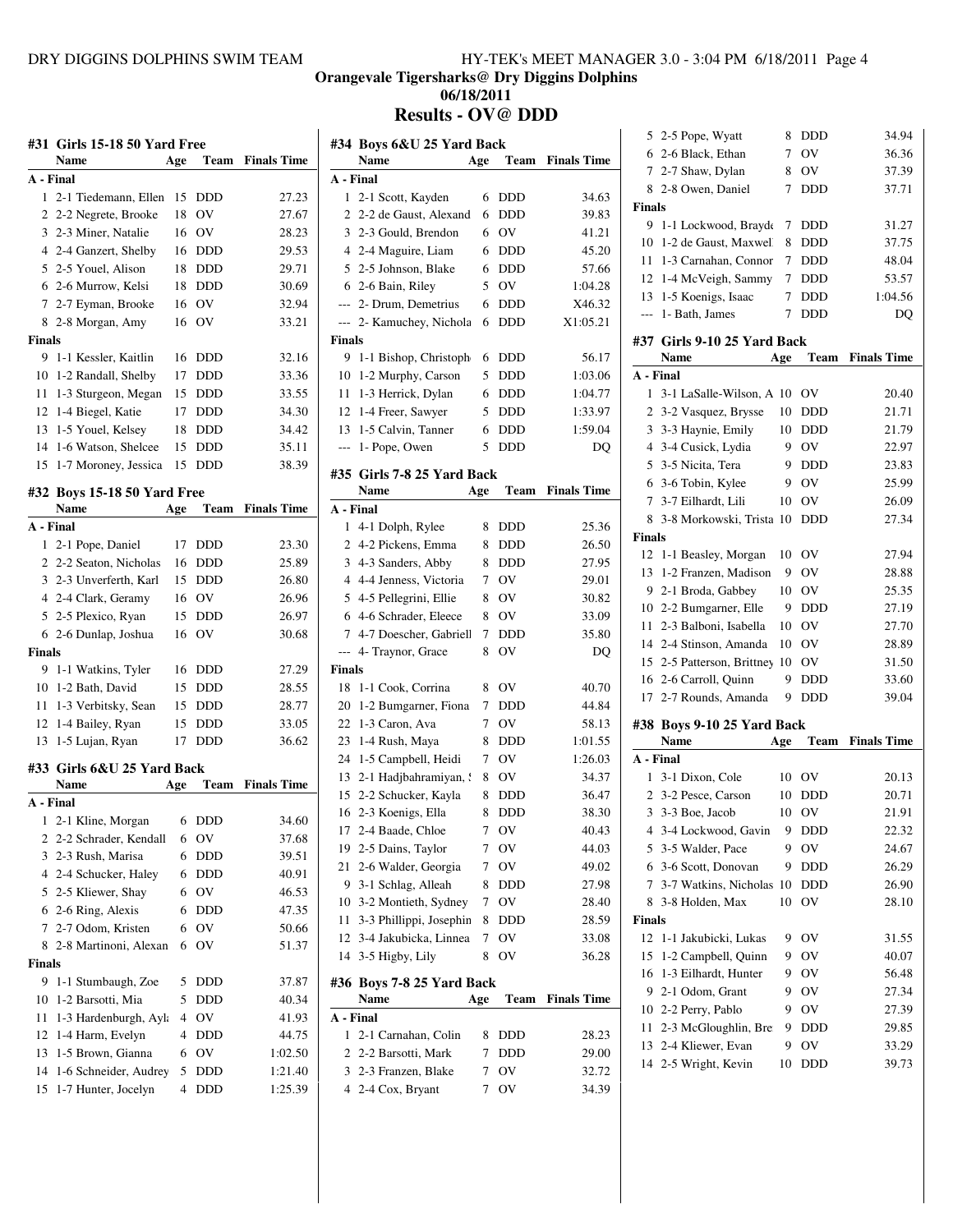**Orangevale Tigersharks@ Dry Diggins Dolphins**

**06/18/2011**

**Results - OV@ DDD**

|               | #39 Girls 11-12 50 Yard Back<br><b>Name</b> |     |            |                    |
|---------------|---------------------------------------------|-----|------------|--------------------|
|               |                                             | Age | Team       | <b>Finals Time</b> |
|               | A - Final                                   |     |            |                    |
|               | 1 2-1 Bishop, Catherine 11                  |     | DDD        | 40.07              |
|               | 2 2-2 Bennett, Elizabeth 12                 |     | DDD        | 41.28              |
|               | 3 2-3 Maguire, Violet                       | 11  | DDD        | 43.51              |
|               | 4 2-4 Kamuchey, Adriar 11                   |     | DDD        | 45.15              |
|               | 5 2-5 Boe, Taylor                           | 11  | OV         | 46.62              |
|               | 6 2-6 Knopp, Cassidy 12 OV                  |     |            | 46.96              |
|               | 7 2-7 Oglesby, Avonlea 11                   |     | OV         | 47.05              |
|               | 8 2-8 Jones, Mikayla                        | 11  | OV         | 49.81              |
| <b>Finals</b> |                                             |     |            |                    |
|               | 9 1-1 Killion, Mickayla                     | 12  | DDD        | 50.14              |
|               | 10 1-2 Arnold, Jacqueline 11                |     | <b>DDD</b> | 53.01              |
|               | 11 1-3 Carnahan, Peyton                     | 11  | <b>DDD</b> | 53.28              |
|               | 12 1-4 Capel, Hannah                        | 11  | OV         | 57.91              |
|               | 13 1-5 Warren, Katelyn                      | 12  | OV         | 1:08.49            |
|               |                                             |     |            |                    |
|               | #40 Boys 11-12 50 Yard Back                 |     |            | <b>Finals Time</b> |
|               | Name                                        | Age | Team       |                    |
|               | A - Final                                   |     |            |                    |
| $\mathbf{1}$  | 2-1 Stumbaugh, Parke 12                     |     | <b>DDD</b> | 35.49              |
|               | 2 2-2 Watkins, Noah                         | 12  | DDD        | 43.10              |
|               | 3 2-3 Phillippi, Aaron                      | 12  | DDD        | 43.31              |
|               | 4 2-4 Hasemeier, Hank                       | 12  | <b>DDD</b> | 43.40              |
|               | 5 2-5 Odom, Nathan                          | 11  | OV         | 44.83              |
| <b>Finals</b> |                                             |     |            |                    |
|               | 9 1-1 Robinson, James                       | 12  | <b>DDD</b> | 53.51              |
|               | 10 1-2 Keeton, Carson                       | 12  | <b>DDD</b> | 54.24              |
|               | 11 1-3 Arnold, Brandon                      | 11  | <b>DDD</b> | 1:28.73            |
|               | #41 Girls 13-14 50 Yard Back                |     |            |                    |
|               |                                             |     |            |                    |
|               | Name                                        | Age | Team       | <b>Finals Time</b> |
|               | A - Final                                   |     |            |                    |
| 1             | 1-1 Watkins, Kaitlin                        |     | 14 DDD     | 36.72              |
|               | 2 1-2 Verbitsky, Olivia                     | 14  | <b>DDD</b> | 37.25              |
|               | 3 1-3 Schafer, Brionna                      | 13  | <b>DDD</b> | 37.41              |
|               | 4 1-4 Dummett, Emily                        |     | 13 OV      | 40.13              |
|               | 5 1-5 Watkins, Kendal                       | 14  | <b>DDD</b> | 43.17              |
|               |                                             |     |            |                    |
|               | 6 1-6 Graf, Ashley                          |     | 13 OV      | 53.32              |
|               | --- 1- Clough, Jamie                        | 13  | DDD        | X40.03             |
| $---$         | 1- Bailey, Cammie                           | 13  | DDD        | X46.47             |
|               | #42 Boys 13-14 50 Yard Back                 |     |            |                    |
|               | Name                                        | Age | Team       | <b>Finals Time</b> |
|               | A - Final                                   |     |            |                    |
| 1             | 1-1 Boe, Joshua                             | 13  | OV         | 35.26              |
| 2             | 1-2 Lomatchinski, Ant 13                    |     | DDD        | 37.96              |
| 3             | 1-3 Schultz, Justin                         | 14  | OV         | 39.62              |
| 4             | 1-4 McCann, Thomas                          | 13  | DDD        | 42.54              |
| 5             | 1-5 Kehler, Kobe                            | 13  | OV         | 43.03              |
| 6             | 1-6 Dunlap, Caleb                           | 14  | OV         | 43.33              |

|                                                   | #43 Girls 15-18 50 Yard Back                |        |                          |                    |
|---------------------------------------------------|---------------------------------------------|--------|--------------------------|--------------------|
|                                                   | <b>Name</b>                                 | Age    | Team                     | <b>Finals Time</b> |
| A - Final                                         |                                             |        |                          |                    |
| 1                                                 | 2-1 Heryet, Riley                           | 18     | DDD                      | 33.08              |
| $\overline{2}$                                    | 2-2 Miner, Natalie                          | 16     | OV                       | 34.25              |
| 3                                                 | 2-3 Clough, Jessica                         | 16     | <b>DDD</b>               | 34.65              |
|                                                   | 4 2-4 Murrow, Kelsi                         | 18     | <b>DDD</b>               | 37.57              |
| 5                                                 | 2-5 Illich, BriAnne                         | 18     | <b>DDD</b>               | 38.79              |
|                                                   | 6 2-6 Valtman, Stefany                      | 15     | OV                       | 39.61              |
| 7                                                 | 2-7 Eyman, Brooke                           | 16     | OV                       | 39.66              |
| <b>Finals</b>                                     |                                             |        |                          |                    |
| 9                                                 | 1-1 Kessler, Kaitlin                        | 16     | <b>DDD</b>               | 37.91              |
| 10                                                | 1-2 Plexico, Cassandra 18                   |        | <b>DDD</b>               | 38.34              |
| 11                                                | 1-3 Sturgeon, Megan                         | 15     | <b>DDD</b>               | 38.63              |
| 12                                                | 1-4 Randall, Shelby                         | 17     | DDD                      | 38.78              |
| 13                                                | 1-5 Watson, Shelcee                         | 15     | DDD                      | 42.56              |
| 14                                                | 1-6 Moroney, Jessica                        | 15     | <b>DDD</b>               | 44.69              |
|                                                   | #44 Boys 15-18 50 Yard Back                 |        |                          |                    |
|                                                   | <b>Name</b>                                 | Age    | <b>Team</b>              | <b>Finals Time</b> |
|                                                   | A - Final                                   |        |                          |                    |
| 1                                                 | 1-1 Pope, Daniel                            | 17     | <b>DDD</b>               | 29.86              |
| 2                                                 | 1-2 Seaton, Nicholas                        | 16     | <b>DDD</b>               | 30.46              |
| 3                                                 | 1-3 McLean, Lucas                           | 15     | <b>OV</b>                | 32.91              |
| 4                                                 | 1-4 Unverferth, Karl                        | 15     | <b>DDD</b>               | 33.15              |
| 5                                                 | 1-5 Mosbacher, Jeff                         | 17     | <b>DDD</b>               | 35.58              |
|                                                   | 1-6 Fuller, Chris                           | 16     | OV                       | 35.83              |
|                                                   |                                             |        |                          |                    |
| 6<br>$---$                                        |                                             | 15     | <b>DDD</b>               | X35.93             |
|                                                   | 1- Verbitsky, Sean                          |        |                          |                    |
|                                                   | #45 Girls 7-8 25 Yard Breast                |        |                          |                    |
|                                                   | <b>Name</b>                                 | Age    | Team                     | <b>Finals Time</b> |
| 1                                                 |                                             | 8      |                          |                    |
| 2                                                 | 2-1 Kline, Haley                            | 8      | DDD                      | 26.85              |
| 3                                                 | 2-2 Wilhelms, Isabella                      | 8      | OV                       | 30.03              |
| 4                                                 | 2-3 Winter, Ashlyn                          |        | <b>DDD</b><br><b>DDD</b> | 30.29              |
|                                                   | 2-4 Schafer, Samantha                       | 8      |                          | 31.45              |
| 5                                                 | 2-5 Phillippi, Josephin                     | 8      | <b>DDD</b>               | 31.97              |
|                                                   | 6 2-6 Traynor, Grace                        | 8      | OV                       | 32.66              |
| $\tau$                                            | 2-7 Gould, Annelyse                         | 8      | OV                       | 35.42              |
|                                                   | --- 2- Hadjbahramiyan, Sa                   | 8      | OV                       | DQ                 |
|                                                   |                                             |        |                          |                    |
| 9                                                 | 1-1 Winter, Jonna                           | 8      | DDD                      | 31.18              |
| 10                                                | 1-2 Salvestrin, Grace                       | 8      | DDD                      | 34.66              |
| 11                                                | 1-3 Pickens, Emma                           | 8      | DDD                      | 34.76              |
| 12                                                | 1-4 Maguire, Annabel                        | 8      | <b>DDD</b>               | 34.95              |
| 13                                                | 1-5 Freer, Jordan                           | 8      | <b>DDD</b>               | 35.84              |
| 14                                                | 1-6 Schucker, Kayla                         | 8      | <b>DDD</b>               | 39.28              |
| 15                                                | 1-7 Koenigs, Ella                           | 8      | <b>DDD</b>               | 40.83              |
| ---                                               | 1- Schlag, Alleah                           | 8      | DDD                      | DO                 |
|                                                   | #46 Boys 7-8 25 Yard Breast                 |        |                          |                    |
|                                                   | <b>Name</b>                                 | Age    | Team                     | <b>Finals Time</b> |
|                                                   |                                             |        |                          |                    |
| 1                                                 | 1-1 Rosello, Max                            | 7      | ov                       | 27.86              |
| A - Final<br><b>Finals</b><br>A - Final<br>2<br>3 | 1-2 Carnahan, Colin<br>1-3 Carnahan, Connor | 8<br>7 | DDD<br>DDD               | 34.13<br>38.27     |

|               | 1- Firl, Samuel                        | 7   | OV          | DQ                 |
|---------------|----------------------------------------|-----|-------------|--------------------|
|               | --- 1- Ringgenberg, John               | 8   | DDD         | DO                 |
| $---$         | 1- Warren, Zachary                     | 8   | OV          | DQ                 |
|               | #47 Girls 9-10 25 Yard Breast          |     |             |                    |
|               | Name                                   | Age | <b>Team</b> | <b>Finals Time</b> |
| A - Final     |                                        |     |             |                    |
|               | 1 2-1 Bush, Hannaford                  | 10  | <b>DDD</b>  | 22.02              |
|               | 2 2-2 Salvestrin, Anna                 | 10  | DDD         | 23.49              |
|               | 3 2-3 Lomatchinski, Kat                | 9   | DDD         | 25.15              |
|               | 4 2-4 Hardenburgh, Alai                | 9   | OV          | 25.24              |
|               | 5 2-5 Pagliaro, Greysha                | 9   | OV          | 25.32              |
| 6             | 2-6 Fuller, Belle                      | 10  | OV          | 25.39              |
|               | 7 2-7 Cusick, Lydia                    | 9   | OV          | 26.83              |
| 8             | 2-8 Barton, Brianna                    | 9   | <b>DDD</b>  | 28.87              |
| <b>Finals</b> |                                        |     |             |                    |
| 9             | 1-1 Jaraba, Mia                        | 10  | OV          | 26.40              |
|               | 10 1-2 Bartley, Cleopatra 10 OV        |     |             | 28.47              |
|               | 11 1-3 Broda, Gabbey                   | 10  | OV          | 28.51              |
| 12            | 1-4 Fryer, Tressa                      | 10  | DDD         | 35.02              |
|               |                                        |     |             |                    |
|               | #48 Boys 9-10 25 Yard Breast           |     |             |                    |
|               | <b>Name</b>                            | Age | Team        | <b>Finals Time</b> |
|               | A - Final                              |     |             |                    |
|               | 1 2-1 Dixon, Cole                      | 10  | <b>OV</b>   | 22.19              |
|               | 2 2-2 Savino, Jack                     | 10  | DDD         | 23.38              |
|               | 3 2-3 Pesce, Carson                    | 10  | <b>DDD</b>  | 24.17              |
|               | 4 2-4 Perez, Grant                     | 10  | <b>DDD</b>  | 24.64              |
|               | 5 2-5 Montieth, Anthon <sup>1</sup> 10 |     | OV          | 26.20              |
|               | 6 2-6 Leos, Karson                     | 9   | DDD         | 28.01              |
|               | 7 2-7 Caron, Reed                      | 10  | OV          | 30.26              |
| 8             | 2-8 Walder, Pace                       | 9   | OV          | 33.55              |
| <b>Finals</b> |                                        |     |             |                    |
| 9             | 1-1 Bunce, Logan                       | 9   | DDD         | 37.16              |
| 10            | 1-2 Kliewer, Evan                      | 9   | OV          | 38.40              |
|               | #49 Girls 11-12 50 Yard Breast         |     |             |                    |
|               | Name                                   | Age | Team        | <b>Finals Time</b> |
|               | A - Final                              |     |             |                    |
|               | 1 2-1 Ling, Erin                       | 11  | DDD         | 39.78              |
|               | 2 2-2 Bujanda, Miya                    | 12  | OV          | 47.03              |
| 3             | 2-3 Ganzert, Lindsey                   | 12  | DDD         | 47.88              |
| 4             | 2-4 Knopp, Cassidy                     | 12  | OV          | 49.10              |
| 5             | 2-5 Maguire, Violet                    | 11  | DDD         | 51.54              |
| 6             | 2-6 Lomatchinski, Ma                   | 11  | DDD         | 52.06              |
| 7             | 2-7 Oglesby, Avonlea                   | 11  | OV          | 52.20              |
| 8             | 2-8 Nagy, Lily                         | 11  | ov          | 55.92              |
| <b>Finals</b> |                                        |     |             |                    |
| 9             | 1-1 Page, Rebecca                      | 12  | DDD         | 55.82              |
| 10            | 1-2 Carnahan, Peyton                   | 11  | DDD         | 58.32              |
| 11            | 1-3 Bunce, Kayleigh                    | 11  | DDD         | 1:01.53            |
| 12            |                                        |     |             |                    |
|               | 1-4 Arnold, Katlyn                     | 11  | DDD         | 1:09.43            |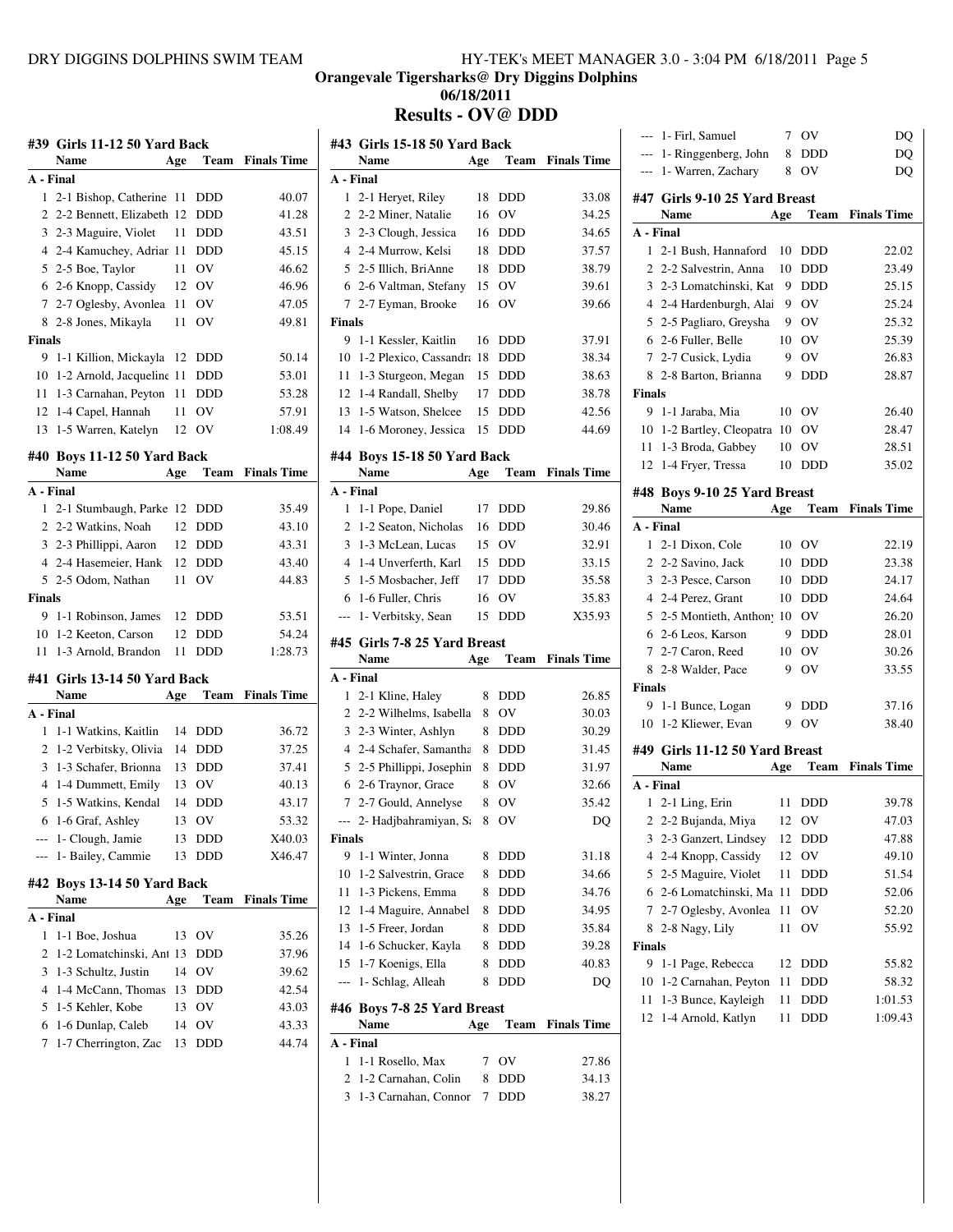**Orangevale Tigersharks@ Dry Diggins Dolphins**

**06/18/2011**

**Results - OV@ DDD**

|                | #50 Boys 11-12 50 Yard Breast            |          |            |                    |
|----------------|------------------------------------------|----------|------------|--------------------|
|                | Name                                     | Age      | Team       | <b>Finals Time</b> |
| A - Final      |                                          |          |            |                    |
| 1.             | 2-1 Phillippi, Aaron                     | 12       | DDD        | 43.09              |
| 2              | 2-2 Watkins, Noah                        | 12       | DDD        | 45.70              |
| 3              | 2-3 McNamara, Josh                       | 11       | <b>DDD</b> | 47.80              |
|                | 4 2-4 Cox, Alex                          | 11 -     | OV         | 49.46              |
| 5              | 2-5 Sota, Christopher                    | 12       | <b>DDD</b> | 50.00              |
| 6              | 2-6 Leanos, Luke                         | 12       | OV         | 54.80              |
| <b>Finals</b>  |                                          |          |            |                    |
| 9              | 1-1 Bumgarner, Isaac                     | 11       | <b>DDD</b> | 1:13.46            |
|                | --- 1- Robinson, James                   | 12       | <b>DDD</b> | DO                 |
| ---            | 1- Taylor, CJ                            | 11       | <b>DDD</b> | DQ                 |
|                | #51 Girls 13-14 50 Yard Breast           |          |            |                    |
|                | Name                                     | Age      | Team       | <b>Finals Time</b> |
| A - Final      |                                          |          |            |                    |
| $\mathbf{1}$   | 2-1 Verbitsky, Olivia                    | 14       | DDD        | 40.88              |
|                | 2 2-2 Schafer, Brionna                   | 13       | <b>DDD</b> | 40.95              |
| 3              | 2-3 Caravella, Daniell 13                |          | OV         | 42.01              |
| $\overline{4}$ | 2-4 Hightower, Dayna                     | 13       | DDD        | 42.12              |
| 5              | 2-5 Higby, Cora                          | 13       | OV         | 42.36              |
|                | 6 2-6 Watkins, Kendal                    | 14       | <b>DDD</b> | 44.88              |
|                | 7 2-7 Fuller, Kate                       | 13       | OV         | 47.73              |
| <b>Finals</b>  |                                          |          |            |                    |
|                | 10 1-1 Morkowski, Anika                  | 13       | DDD        | 51.74              |
| 11             | 1-2 Bailey, Cammie                       | 13       | <b>DDD</b> | 52.80              |
|                | #52 Boys 13-14 50 Yard Breast            |          |            |                    |
|                | Name                                     | Age      | Team       | <b>Finals Time</b> |
|                |                                          |          |            |                    |
| A - Final      |                                          |          |            |                    |
| 1              | 1-1 Kehler, Kobe                         | 13       | ov         | 37.73              |
| $\overline{2}$ | 1-2 Lomatchinski, Ant 13                 |          | DDD        | 37.81              |
| 3              | 1-3 Hasemeier, Wyatt                     | 14       | <b>DDD</b> | 40.22              |
| $\overline{4}$ |                                          | 13       | DDD        | 43.38              |
| 5              | 1-4 Bradley, Nicholas                    | 14       | OV         | 45.76              |
| 6              | 1-5 Dunlap, Caleb<br>1-6 Schultz, Jacob  | 13       | OV         | 52.77              |
|                |                                          |          |            |                    |
|                | #53 Girls 15-18 50 Yard Breast           |          |            |                    |
|                | Name                                     | Age      | Team       | <b>Finals Time</b> |
| A - Final      |                                          |          |            |                    |
| $\mathbf{1}$   | 2-1 Hanks, Jamie                         | 15       | OV         | 35.53              |
| $\overline{2}$ | 2-2 Williams, Jenna                      | 18       | DDD        | 36.98              |
| 3              | 2-3 Ganzert, Shelby                      | 16       | <b>DDD</b> | 37.61              |
| 4              | 2-4 Negrete, Brooke                      | 18       | OV         | 38.31              |
| 5              | 2-5 Heryet, Riley                        | 18       | DDD        | 39.43              |
| 6              | 2-6 Plexico, Cassandra                   | 18       | <b>DDD</b> | 41.84              |
| 7              | 2-7 Morgan, Amy                          | 16       | OV         | 42.36              |
| <b>Finals</b>  |                                          |          |            |                    |
| 9              | 1-1 Youel, Kelsey                        | 18       | DDD        | 41.84              |
| 10<br>11       | 1-2 Biegel, Katie<br>1-3 Watson, Shelcee | 17<br>15 | DDD<br>DDD | 47.26<br>53.26     |

|                | #54 Boys 15-18 50 Yard Breast              |        |                |                    |
|----------------|--------------------------------------------|--------|----------------|--------------------|
|                | Name                                       | Age    | Team           | <b>Finals Time</b> |
| A - Final      |                                            |        |                |                    |
| 1              | 1-1 Stumbaugh, Carso                       | 16     | DDD            | 31.12              |
| $\overline{c}$ | 1-2 Plexico, Ryan                          | 15     | <b>DDD</b>     | 32.49              |
| 3              | 1-3 Clark, Geramy                          | 16     | OV             | 36.49              |
| $\overline{4}$ | 1-4 Watkins, Tyler                         | 16     | DDD            | 39.35              |
| 5              | 1-5 Dunlap, Joshua                         | 16     | OV             | 39.69              |
| ---            | 1- Lujan, Ryan                             | 17     | DDD            | X44.07             |
| ---            | 1- Bailey, Ryan                            | 15     | <b>DDD</b>     | DQ                 |
|                |                                            |        |                |                    |
| #55            | Girls 7-8 50 Yard Free<br>Name             |        | <b>Team</b>    | <b>Finals Time</b> |
| A - Final      |                                            | Age    |                |                    |
| 1              | 3-1 Kline, Haley                           | 8      | DDD            | 44.72              |
| $\overline{c}$ | 3-2 Winter, Ashlyn                         | 8      | DDD            | 49.15              |
| $*3$           | 3-3 Bush, Tessa                            | 8      | <b>DDD</b>     | 54.80              |
| $*3$           | 3-3 Schafer, Samantha                      | 8      | <b>DDD</b>     | 54.80              |
| 5              | 3-5 Jakubicka, Linnea                      | 7      | O <sub>V</sub> | 56.90              |
| 6              | 3-6 Jenness, Victoria                      | 7      | OV             | 1:00.84            |
| 7              |                                            | 8      | OV             | 1:04.84            |
| 8              | 3-7 Traynor, Grace<br>3-8 Schrader, Eleece | 8      | OV             | 1:07.14            |
| <b>Finals</b>  |                                            |        |                |                    |
| 14             |                                            |        |                |                    |
|                | 1-1 Baade, Chloe                           | 7<br>7 | OV             | 1:13.54            |
| 16<br>17       | 1-2 Caron, Ava                             |        | OV<br>OV       | 1:19.89            |
|                | 1-3 Dains, Taylor                          | 7      |                | 1:20.98            |
| 18             | 1-4 Cook, Corrina                          | 8      | OV             | 1:29.14            |
| 9              | 2-1 Salvestrin, Grace                      | 8      | DDD            | 54.52              |
| 10             | 2-2 Winter, Jonna                          | 8      | <b>DDD</b>     | 58.15              |
| 11             | 2-3 Doescher, Gabriell                     | 7      | <b>DDD</b>     | 1:00.15            |
| 12             | 2-4 Montieth, Sydney                       | 7      | OV             | 1:02.24            |
| 13             | 2-5 Higby, Lily                            | 8      | OV             | 1:10.58            |
| 15             | 2-6 Pellegrini, Ellie                      | 8      | OV             | 1:15.14            |
|                | #56 Boys 7-8 50 Yard Free                  |        |                |                    |
|                | Name                                       | Age    | Team           | <b>Finals Time</b> |
| A - Final      |                                            |        |                |                    |
| 1              | 1-1 Carnahan, Colin                        | 8      | DDD            | 51.00              |
| $\overline{c}$ | 1-2 Rosello, Max                           | 7      | OV             | 1:01.52            |
| 3              | 1-3 Pope, Wyatt                            | 8      | <b>DDD</b>     | 1:01.71            |
| 4              | 1-4 Franzen, Blake                         | 7      | ov             | 1:09.27            |
| 5              | 1-5 Cox, Bryant                            | 7      | ov             | 1:10.89            |
| 6              | 1-6 Owen, Daniel                           | 7      | DDD            | 1:17.35            |
| 7              | 1-7 Bath, James                            | 7      | DDD            | 1:24.01            |
|                |                                            |        |                |                    |
| #57            | Girls 9-10 50 Yard Free<br>Name            | Age    | Team           | <b>Finals Time</b> |
| A - Final      |                                            |        |                |                    |
| 1              | 3-1 Hoppes, Anne                           | 10     | ov             | 33.28              |
| 2              | 3-2 Bush, Hannaford                        | 10     | DDD            | 35.76              |
| 3              | 3-3 Jaraba, Mia                            | 10     | ov             | 42.26              |
| 4              | 3-4 Hardenburgh, Alai                      | 9      | ov             | 44.48              |
| 5              | 3-5 Eilhardt, Lili                         | 10     | ov             | 45.64              |
| 6              | 3-6 Lomatchinski, Kat                      | 9      | DDD            | 49.13              |
| 7              | 3-7 Nicita, Tera                           | 9      | DDD            | 58.36              |
| 8              | 3-8 Carroll, Quinn                         | 9      | DDD            | 1:28.49            |
|                |                                            |        |                |                    |

| <b>Finals</b> |                                  |    |      |         |
|---------------|----------------------------------|----|------|---------|
|               | 13 1-1 Patterson, Brittney 10 OV |    |      | 57.38   |
|               | 14 1-2 Beasley, Morgan 10 OV     |    |      | 1:01.60 |
|               | 15 1-3 Franzen, Madison          |    | 9 OV | 1:20.47 |
|               | --- 1- Firl, Rachel              | 9  | OV   | DO      |
|               | 9 2-1 Bartley, Cleopatra 10 OV   |    |      | 41.71   |
|               | 10 2-2 Tobin, Kylee              |    | 9 OV | 43.88   |
|               | 11 2-3 LaSalle-Wilson, A 10 OV   |    |      | 49.70   |
|               | 12 2-4 Balboni, Isabella 10 OV   |    |      | 50.06   |
|               | 16 2-5 Rounds, Amanda            | 9. | DDD  | 1:31.87 |
|               |                                  |    |      |         |

|                    | #58 Boys 9-10 50 Yard Free              |          |                   |                    |
|--------------------|-----------------------------------------|----------|-------------------|--------------------|
|                    | <b>Name</b>                             | Age      | Team              | <b>Finals Time</b> |
| A - Final          |                                         |          |                   |                    |
| 1                  | 2-1 Dixon, Trey                         | 10       | OV                | 33.67              |
| $\overline{c}$     | 2-2 Savino, Jack                        | 10       | DDD               | 36.14              |
| $\overline{3}$     | 2-3 Shaw, Travis                        | 10       | OV                | 37.67              |
|                    | 4 2-4 Caron, Reed                       | 10       | OV                | 43.77              |
| 5                  | 2-5 Perez, Grant                        | 10       | <b>DDD</b>        | 44.97              |
|                    | 6 2-6 Holden, Max                       | 10       | OV                | 49.77              |
| $\tau$             | 2-7 Scott, Donovan                      | 9        | <b>DDD</b>        | 54.51              |
| 8                  | 2-8 McGloughlin, Bre                    | 9        | <b>DDD</b>        | 1:03.32            |
| <b>Finals</b>      |                                         |          |                   |                    |
| 9                  | 1-1 Odom, Grant                         | 9        | OV                | 43.32              |
| 10                 | 1-2 Walder, Pace                        | 9        | OV                | 43.78              |
| 11                 | 1-3 Perry, Pablo                        | 9        | OV                | 58.20              |
| 12                 | 1-4 Jakubicki, Lukas                    | 9        | OV                | 58.86              |
| 13                 | 1-5 Wright, Kevin                       | 10       | DDD               | 1:02.16            |
| 14                 | 1-6 Campbell, Quinn                     | 9        | OV                | 1:05.80            |
| 15                 | 1-7 Eilhardt, Hunter                    | 9        | OV                | 1:17.66            |
|                    | #59 Girls 11-12 100 Yard Free           |          |                   |                    |
|                    | Name                                    | Age      | <b>Team</b>       | <b>Finals Time</b> |
| A - Final          |                                         |          |                   |                    |
|                    | 2-1 Gwin, Kourtney                      | 12       | OV                |                    |
|                    |                                         |          |                   |                    |
| 1                  |                                         |          |                   | 1:09.05            |
| $\overline{2}$     | 2-2 Heinrichs, Breann                   | 12       | DDD               | 1:14.59            |
|                    | 3 2-3 Kamuchey, Adriar                  | 11       | <b>DDD</b>        | 1:19.07            |
| 4                  | 2-4 Bennett, Elizabeth                  | 12       | <b>DDD</b>        | 1:25.00            |
| 5                  | 2-5 Page, Rebecca                       | 12       | DDD               | 1:28.28            |
| 6                  | 2-6 Mansanet, Portia                    | 12       | OV                | 1:34.27            |
| 7<br>8             | 2-7 Nagy, Lily                          | 11       | OV                | 1:37.50            |
|                    | 2-8 Jones, Mikayla                      | 11       | OV                | 1:38.73            |
| <b>Finals</b><br>9 |                                         |          |                   |                    |
|                    | 1-1 Ganzert, Lindsey                    | 12       | DDD               | 1:32.22            |
| 10<br>11           | 1-2 Capel, Hannah                       | 11       | OV                | 1:35.23            |
| 12                 | 1-3 Arnold, Jacqueline 11               |          | DDD<br><b>DDD</b> | 1:38.64            |
| 13                 | 1-4 Bunce, Kayleigh                     | 11<br>11 | <b>DDD</b>        | 1:44.00            |
|                    | 1-5 Arnold, Katlyn                      |          |                   | 1:57.27            |
| #60                | <b>Boys 11-12 100 Yard Free</b>         |          |                   |                    |
|                    | Name                                    | Age      | <b>Team</b>       | <b>Finals Time</b> |
| A - Final          |                                         |          |                   |                    |
| 1                  | 1-1 Sota, Christopher                   | 12       | DDD               | 1:15.07            |
| 2                  | 1-2 Hasemeier, Hank                     | 12       | DDD               | 1:16.78            |
| 3<br>4             | 1-3 Fryer, Colton<br>1-4 McNamara, Josh | 11<br>11 | DDD<br><b>DDD</b> | 1:22.16<br>1:27.33 |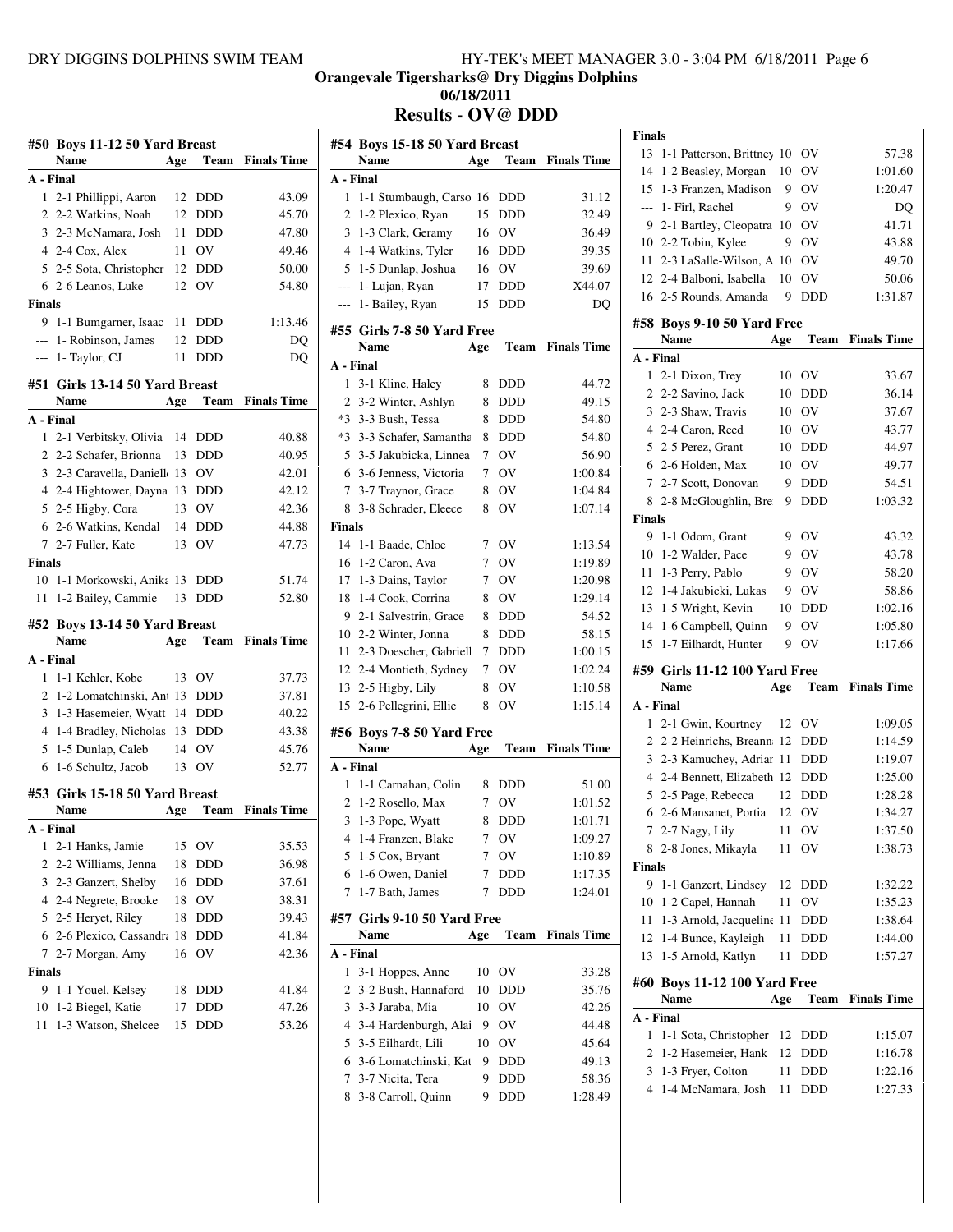#### **Orangevale Tigersharks@ Dry Diggins Dolphins 06/18/2011**

**Results - OV@ DDD**<br>ders Abby 8 DDD

|                | A - Final  (#60 Boys 11-12 100 Yard Free)   |      |            |                         |  |
|----------------|---------------------------------------------|------|------------|-------------------------|--|
| 5              | 1-5 Cox, Alex                               |      | 11 OV      | 1:29.06                 |  |
|                | #61 Girls 13-14 100 Yard Free               |      |            |                         |  |
|                | Name                                        | Age  | Team       | <b>Finals Time</b>      |  |
| A - Final      |                                             |      |            |                         |  |
|                | 1 1-1 Hightower, Dayna 13                   |      | <b>DDD</b> | 1:09.74                 |  |
|                | 2 1-2 Pesce, Lola                           | 14   | <b>DDD</b> | 1:11.98                 |  |
|                | 3 1-3 Higby, Cora                           |      | 13 OV      | 1:14.63                 |  |
|                | 4 1-4 Fuller, Kate                          |      | 13 OV      | 1:17.99                 |  |
|                | 5 1-5 Watkins, Kendal                       | - 14 | <b>DDD</b> | 1:20.47                 |  |
|                |                                             |      |            |                         |  |
|                | #62 Boys 13-14 100 Yard Free<br><b>Name</b> |      |            | <b>Team</b> Finals Time |  |
|                | A - Final                                   | Age  |            |                         |  |
|                | 1 1-1 Hasemeier, Wyatt 14                   |      | DDD        | 1:08.34                 |  |
|                | 2 1-2 Schultz, Justin                       | 14   | <b>OV</b>  | 1:08.92                 |  |
|                | 3 1-3 Boe, Joshua                           |      | 13 OV      | 1:13.45                 |  |
|                | 4 1-4 Bradley, Nicholas 13                  |      | <b>DDD</b> | 1:15.04                 |  |
|                |                                             |      |            |                         |  |
|                | #63 Girls 15-18 100 Yard Free               |      |            |                         |  |
|                | Name                                        | Age  | Team       | <b>Finals Time</b>      |  |
|                | A - Final                                   |      |            |                         |  |
|                | 1 2-1 Tiedemann, Ellen                      | 15   | DDD        | 59.01                   |  |
|                | 2 2-2 Miner, Natalie                        | 16   | OV         | 1:00.14                 |  |
|                | 3 2-3 Heryet, Riley                         |      | 18 DDD     | 1:01.56                 |  |
|                | 4 2-4 Ganzert, Shelby                       | 16   | <b>DDD</b> | 1:04.42                 |  |
|                | 5 2-5 Youel, Alison                         | 18   | <b>DDD</b> | 1:08.35                 |  |
|                | 6 2-6 Morgan, Amy                           |      | 16 OV      | 1:14.22                 |  |
|                | 7 2-7 Eyman, Brooke                         | 16   | OV         | 1:19.17                 |  |
| <b>Finals</b>  |                                             |      |            |                         |  |
|                | 9 1-1 Kessler, Kaitlin                      | 16   | DDD.       | 1:11.75                 |  |
|                | 10 1-2 Plexico, Cassandra 18                |      | DDD        | 1:13.09                 |  |
|                | 11 1-3 Randall, Shelby                      | 17   | <b>DDD</b> | 1:13.22                 |  |
|                | 12 1-4 Biegel, Katie                        | 17   | <b>DDD</b> | 1:20.90                 |  |
|                | #64 Boys 15-18 100 Yard Free                |      |            |                         |  |
|                | Name                                        | Age  | Team       | <b>Finals Time</b>      |  |
| A - Final      |                                             |      |            |                         |  |
| 1              | 1-1 Pope, Daniel                            | 17   | DDD        | 51.89                   |  |
| $\mathbf{2}$   | 1-2 Stumbaugh, Carso 16                     |      | DDD        | 54.29                   |  |
| 3              | 1-3 McLean, Lucas                           | 15   | OV         | 57.34                   |  |
| 4              | 1-4 Unverferth, Karl                        | 15   | DDD        | 57.93                   |  |
| 5              | 1-5 Bath, David                             | 15   | DDD        | 1:05.15                 |  |
| 6              | 1-6 Dunlap, Joshua                          | 16   | OV         | 1:09.87                 |  |
| ---            | 1- Bailey, Ryan                             | 15   | <b>DDD</b> | X1:14.63                |  |
| $\overline{a}$ | 1- Lujan, Ryan                              | 17   | DDD        | X1:25.34                |  |
|                |                                             |      |            |                         |  |
|                | #65 Girls 7-8 25 Yard Fly                   |      |            |                         |  |
|                | <b>Name</b>                                 | Age  | Team       | <b>Finals Time</b>      |  |
| A - Final      |                                             |      |            |                         |  |
| 1              | 2-1 Pickens, Emma                           | 8    | DDD        | 25.45                   |  |
| 2              | 2-2 Wilhelms, Isabella                      | 8    | OV         | 27.15                   |  |
| 3              | 2-3 Gould, Annelyse                         | 8    | OV         | 30.45                   |  |
|                | 4 2-4 Winter, Jonna                         | 8    | DDD        | 31.55                   |  |
| 5              | 2-5 Maguire, Annabel                        | 8    | DDD        | 36.04                   |  |
|                |                                             |      |            |                         |  |

|              | --- 2- Sanders, Abby           | 8   | DDD                    | DQ                      |
|--------------|--------------------------------|-----|------------------------|-------------------------|
| Finals       |                                |     |                        |                         |
| 9            | 1-1 Freer, Jordan              | 8   | DDD                    | 27.80                   |
| 10           | 1-2 Salvestrin, Grace          | 8   | <b>DDD</b>             | 32.09                   |
|              | 11 1-3 Bush, Tessa             | 8   | <b>DDD</b>             | 32.10                   |
|              | 12 1-4 Dolph, Rylee            | 8   | DDD                    | 34.46                   |
|              |                                |     |                        |                         |
|              | #66  Boys 7-8 25 Yard Fly      |     |                        |                         |
|              | Name                           | Age |                        | <b>Team</b> Finals Time |
| A - Final    |                                |     |                        |                         |
| 1            | 1-1 Warren, Zachary            | 8   | <b>OV</b>              | 31.77                   |
|              | 2 1-2 Barsotti, Mark           | 7   | <b>DDD</b>             | 35.76                   |
|              | 3 1-3 Firl, Samuel             | 7   | <b>OV</b>              | 36.67                   |
|              | 4 1-4 Lockwood, Brayde         | 7   | <b>DDD</b>             | 40.14                   |
| 5            | 1-5 Ringgenberg, John          | 8   | <b>DDD</b>             | 51.94                   |
|              | --- 1- Shaw, Dylan             | 8   | OV                     | <b>DQ</b>               |
|              | --- 1- Black, Ethan            | 7   | OV                     | DQ                      |
|              | #67 Girls 9-10 25 Yard Fly     |     |                        |                         |
|              | Name                           | Age |                        | <b>Team</b> Finals Time |
| A - Final    |                                |     |                        |                         |
| $\mathbf{1}$ | 2-1 Hoppes, Anne               |     | 10 OV                  | 17.27                   |
|              | 2 2-2 Haynie, Emily            | 10  | <b>DDD</b>             | 18.70                   |
|              | 3 2-3 Tobin, Kylee             | 9   | ov                     | 24.47                   |
|              | 4 2-4 Bumgarner, Elle          | 9   | <b>DDD</b>             | 24.57                   |
|              | 5 2-5 Bartley, Cleopatra       | 10  | <b>OV</b>              | 26.11                   |
| 6            | 2-6 Morkowski, Trista 10       |     | DDD                    | 26.88                   |
|              | 7 2-7 Hardenburgh, Alai        | 9   | $\overline{\text{OV}}$ | 28.27                   |
| 8            | 2-8 Barton, Brianna            | 9   | <b>DDD</b>             | 29.39                   |
| Finals       |                                |     |                        |                         |
| 9            | 1-1 Fryer, Tressa              | 10  | <b>DDD</b>             | 25.15                   |
|              | 10 1-2 Stinson, Amanda         | 10  | OV                     | 32.10                   |
|              |                                |     |                        |                         |
|              | #68 Boys 9-10 25 Yard Fly      |     |                        |                         |
|              | Name                           | Age | Team                   | <b>Finals Time</b>      |
| A - Final    |                                |     |                        |                         |
| 1            | 1-1 Biegel, Mason              |     | 10 DDD                 | 17.25                   |
|              | 2 1-2 Dixon, Parker            |     | 10 OV                  | 18.63                   |
|              | 3 1-3 Shaw, Travis             |     | 10 OV                  | 21.74                   |
|              | 4 1-4 Watkins, Nicholas 10 DDD |     |                        | 26.90                   |
|              | 5 1-5 Leos, Karson             |     | 9 DDD                  | 27.34                   |
| 6            | 1-6 Lockwood, Gavin            | 9   | DDD                    | 27.57                   |
| ---          | 1- Montieth, Anthony           | 10  | OV                     | DQ                      |
|              | #69 Girls 11-12 50 Yard Fly    |     |                        |                         |
|              | Name                           | Age | Team                   | <b>Finals Time</b>      |
| A - Final    |                                |     |                        |                         |
| 1            | 1-1 Bishop, Catherine          | 11  | DDD                    | 36.37                   |
| 2            | 1-2 Maguire, Violet            | 11  | DDD                    | 41.01                   |
| 3            | 1-3 Boe, Taylor                | 11  | ov                     | 47.15                   |
| 4            |                                |     | ov                     | 48.73                   |
| 5            |                                |     |                        |                         |
|              | 1-4 Knopp, Cassidy             | 12  |                        |                         |
|              | 1-5 Mansanet, Portia           | 12  | ov                     | 49.61                   |
| 6            | 1-6 Killion, Mickayla          | 12  | DDD                    | 51.44                   |
| 7            | 1-7 Oglesby, Avonlea           | 11  | ov                     | 53.43                   |
| 8            | 1-8 Lomatchinski, Ma 11        |     | DDD                    | 54.34                   |
|              |                                |     |                        |                         |

|                | #70 Boys 11-12 50 Yard Fly                |     |            |                    |
|----------------|-------------------------------------------|-----|------------|--------------------|
|                | <b>Name</b>                               | Age | Team       | <b>Finals Time</b> |
| A - Final      |                                           |     |            |                    |
| 1              | 1-1 Sota, Christopher                     | 12  | DDD        | 40.36              |
| 2              | 1-2 Odom, Nathan                          | 11  | OV         | 51.55              |
| 3              | 1-3 Keeton, Carson                        | 12  | DDD        | 53.55              |
| 4              | 1-4 Leanos, Luke                          | 12  | OV         | 1:04.95            |
| $---$          | 1- Fryer, Colton                          | 11  | DDD        | DQ                 |
| $---$          | 1- Taylor, CJ                             | 11  | <b>DDD</b> | DQ                 |
|                | #71 Girls 13-14 50 Yard Fly               |     |            |                    |
|                | Name                                      | Age | Team       | <b>Finals Time</b> |
| A - Final      |                                           |     |            |                    |
| 1              | 1-1 Watkins, Kaitlin                      | 14  | DDD        | 36.60              |
| 2              | 1-2 Clough, Jamie                         | 13  | DDD        | 36.73              |
| 3              | 1-3 Graf, Ashley                          | 13  | OV         | 44.33              |
| 4              | 1-4 Caravella, Danielle 13                |     | OV         | 46.02              |
| $---$          | 1- Morkowski, Anika                       | 13  | DDD        | DQ                 |
| ---            |                                           | 14  | <b>DDD</b> | DO                 |
|                | 1- Pesce, Lola                            |     |            |                    |
|                | #72 Boys 13-14 50 Yard Fly                |     |            |                    |
|                | Name                                      | Age | Team       | <b>Finals Time</b> |
| A - Final      |                                           |     |            |                    |
| 1              | 1-1 Hughes, Sean                          | 13  | OV         | 30.94              |
| 2              | 1-2 Schultz, Jacob                        | 13  | OV         | 36.51              |
| 3              | 1-3 McCann, Thomas                        | 13  | <b>DDD</b> | 42.56              |
|                |                                           |     |            |                    |
|                | #73 Girls 15-18 50 Yard Fly               |     |            |                    |
|                | <b>Name</b>                               | Age | Team       | <b>Finals Time</b> |
| A - Final      |                                           |     |            |                    |
| 1              | 2-1 Negrete, Brooke                       | 18  | OV         | 30.41              |
| $\overline{2}$ | 2-2 Clough, Jessica                       | 16  | DDD        | 31.68              |
|                | 3 2-3 Williams, Jenna                     | 18  | DDD        | 32.29              |
|                | *4 2-4 Hanks, Jamie                       | 15  | OV         | 32.82              |
|                | *4 2-4 Youel, Alison                      | 18  | DDD        | 32.82              |
| 6              | 2-6 Murrow, Kelsi                         | 18  | DDD        | 34.72              |
| $\tau$         | 2-7 Valtman, Stefany                      | 15  | OV         | 39.48              |
| <b>Finals</b>  |                                           |     |            |                    |
| 9              | 1-1 Illich, BriAnne                       | 18  | DDD        | 35.26              |
| 10             | 1-2 Sturgeon, Megan                       | 15  | DDD        | 36.98              |
| 11             | 1-3 Youel, Kelsey                         | 18  | <b>DDD</b> | 40.42              |
|                |                                           |     |            |                    |
|                | #74 Boys 15-18 50 Yard Fly<br><b>Name</b> | Age | Team       | <b>Finals Time</b> |
| A - Final      |                                           |     |            |                    |
| 1              | 1-1 Seaton, Nicholas                      | 16  | DDD        | 28.40              |
| 2              | 1-2 Mosbacher, Jeff                       | 17  | DDD        | 29.70              |
| 3              | 1-3 Fuller, Chris                         | 16  | OV         | 31.51              |
| 4              | 1-4 Verbitsky, Sean                       | 15  | DDD        | 32.77              |
| 5              | 1-5 Bath, David                           | 15  | DDD        | 32.92              |
|                |                                           |     |            |                    |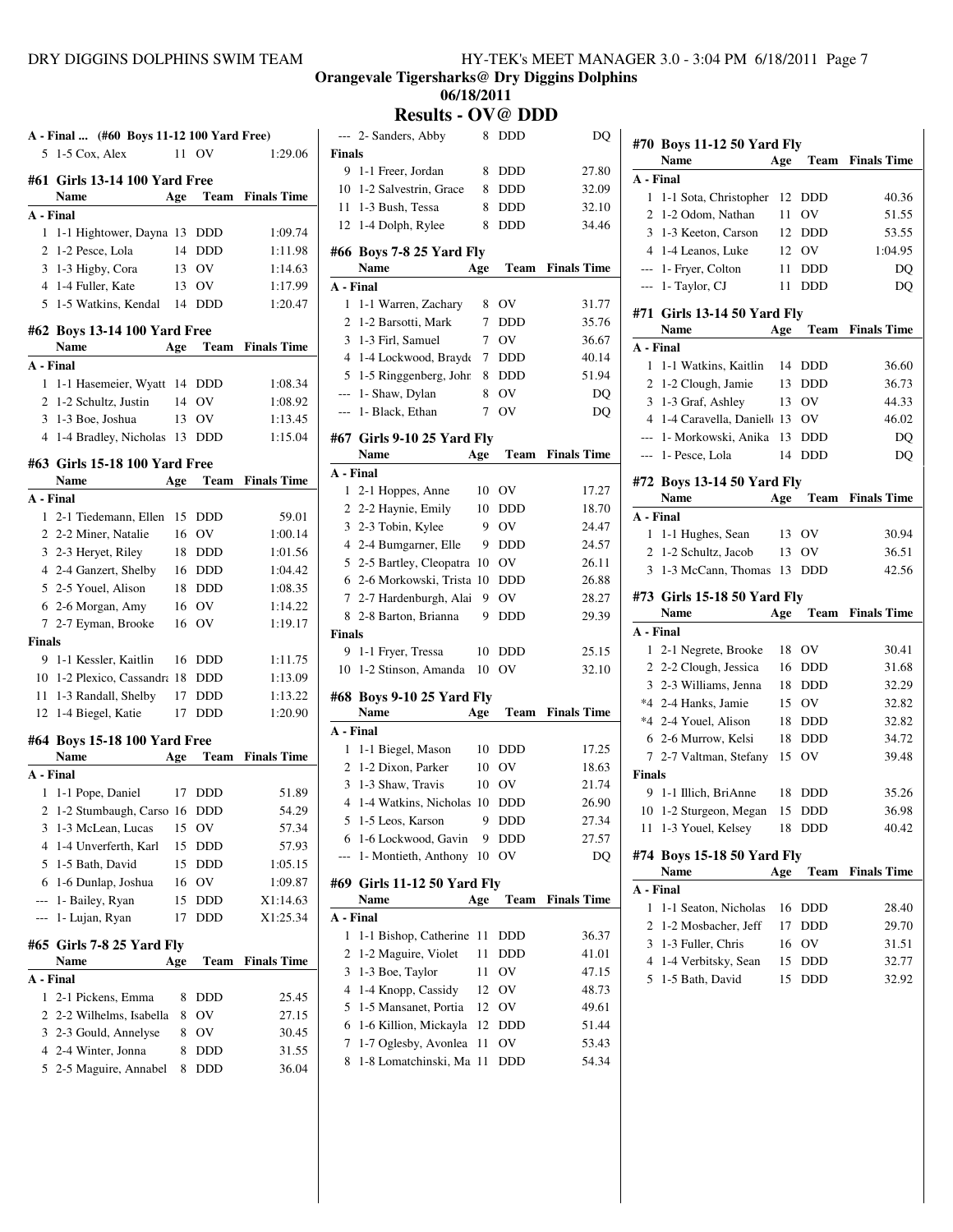| HY-TEK's MEET MANAGER 3.0 - 3:04 PM 6/18/2011 Page 8 |  |
|------------------------------------------------------|--|
|------------------------------------------------------|--|

#### **Orangevale Tigersharks@ Dry Diggins Dolphins 06/18/2011**

# **Results - OV@ DDD**

|              | #75 Girls 7-8 100 Yard Free Relay<br>Team | <b>Finals Time</b><br>Relay |   |
|--------------|-------------------------------------------|-----------------------------|---|
| A - Final    |                                           |                             |   |
| 1            | 1-1 DDD                                   | 1:28.15<br>A                |   |
|              | Kline, Haley 8                            | Winter, Jonna 8             |   |
|              | Freer, Jordan 8                           | Winter, Ashlyn 8            |   |
| 2            | $1-2$ DDD                                 | C<br>1:37.11                |   |
|              | Pickens, Emma 8                           | Sanders, Abby 8             |   |
|              | Doescher, Gabriella 7                     | Salvestrin, Grace 8         |   |
| 3            | $1-3$ OV                                  | 1:37.43<br>A                | # |
|              | Schrader, Eleece 8                        | Jakubicka, Linnea 7         |   |
|              | Jenness, Victoria 7                       | Wilhelms, Isabella 8        | A |
| 4            | $1-4$ DDD                                 | 1:40.77<br>B                |   |
|              | Schlag, Alleah 8                          | Dolph, Rylee 8              |   |
|              | Bush, Tessa 8                             | Schafer, Samantha 8         |   |
| 5            | $1-5$ OV                                  | 1:58.93<br>B                |   |
|              | Pellegrini, Ellie 8                       | Jojola, Giana 8             |   |
|              | Traynor, Grace 8                          | Gould, Annelyse 8           |   |
| 6            | $1-6$ DDD                                 | 2:03.23<br>D                |   |
|              | Phillippi, Josephina 8                    | Bumgarner, Fiona 7          |   |
|              | Maguire, Annabel 8                        | Koenigs, Ella 8             |   |
| 7            | $1-7$ OV                                  | C<br>2:03.69                |   |
|              | Hadjbahramiyan, Sara 8                    | Montieth, Sydney 7          |   |
|              | Baade, Chloe 7                            | Caron, Ava 7                |   |
| 8            | $1-8$ OV                                  | D<br>3:09.96                |   |
|              |                                           | Walder, Georgia 7           |   |
|              | Campbell, Heidi 7                         |                             |   |
|              | Cook, Corrina 8                           | Dains, Taylor 7             |   |
|              | #76 Boys 7-8 100 Yard Free Relay          |                             | # |
|              | Team                                      | <b>Finals Time</b><br>Relay |   |
| A - Final    |                                           |                             | A |
| 1            | $1-1$ DDD                                 | 1:41.65<br>А                |   |
|              | Barsotti, Mark 7                          | Pope, Wyatt 8               |   |
|              | Ringgenberg, John 8                       | Carnahan, Colin 8           |   |
| $\mathbf{2}$ | $1-2$ OV                                  | A<br>1:48.09                |   |
|              | Warren, Zachary 8                         | Shaw, Dylan 8               |   |
|              | Black, Ethan 7                            | Rosello, Max 7              |   |
| 3            | $1-3$ DDD                                 | B<br>2:06.92                |   |
|              | Carnahan, Connor 7                        | Lockwood, Brayden 7         |   |
|              | Bath, James 7                             | Owen, Daniel 7              |   |
|              |                                           |                             |   |
|              | #77 Girls 9-10 200 Yard Free Relay        | <b>Finals Time</b>          |   |
|              | Team                                      | Relay                       |   |
| A - Final    |                                           |                             |   |
| 1            | $1-1$ OV                                  | А<br>2:33.84                |   |
|              | Jaraba, Mia 10                            | Fuller, Belle 10            |   |
|              | Cusick, Lydia 9                           | Hoppes, Anne 10             |   |
| 2            | $1-2$ DDD                                 | A<br>2:34.56                | # |
|              | Havnie, Emily 10                          | Vasquez, Brysse 10          |   |

Salvestrin, Anna 10 Bush, Hannaford 10 3 1-3 OV B 2:58.40 Eilhardt, Lili 10 Bartley, Cleopatra 10 Tobin, Kylee 9 Hardenburgh, Alaina 9 4 1-4 DDD B 3:22.56 Morkowski, Trista 10 Fryer, Tressa 10 Barton, Brianna 9 Lomatchinski, Kathy 9

# 5 1-5 OV C 3:22.76 Pagliaro, Greysha 9 Balboni, Isabella 10 Firl, Rachel 9 Broda, Gabbey 10 6 1-6 OV D 4:08.08 Beasley, Morgan 10 Patterson, Brittney 10 Franzen, Madison 9 Stinson, Amanda 10 7 1-7 DDD C 4:09.84 Rounds, Amanda 9 Nicita, Tera 9 Bumgarner, Elle 9 Carroll, Quinn 9 **#78 Boys 9-10 200 Yard Free Relay Team Relay Finals Time A - Final** 1 1-1 OV A 2:24.50

|   | Dixon, Parker 10 | Dixon, Cole 10       |         |
|---|------------------|----------------------|---------|
|   | Shaw, Travis 10  | Dixon, Trey 10       |         |
|   | 2 1-2 DDD        | A                    | 2:38.00 |
|   | Biegel, Mason 10 | Pesce, Carson 10     |         |
|   | Perez, Grant 10  | Savino, Jack 10      |         |
| 3 | $1-3$ OV         | B                    | 2:39.21 |
|   | Boe, Jacob 10    | Caron, Reed 10       |         |
|   | Holden, Max 10   | Montieth, Anthony 10 |         |
|   | 4 1-4 DDD        | B                    | 3:16.12 |
|   | Leos, Karson 9   | Watkins, Nicholas 10 |         |
|   | Scott, Donovan 9 | Lockwood, Gavin 9    |         |
|   | 5 1-5 OV         | C                    | 3:20.68 |
|   | Odom, Grant 9    | Jakubicki, Lukas 9   |         |
|   | Kliewer, Evan 9  | Walder, Pace 9       |         |

### **#79 Girls 11-12 200 Yard Free Relay**

|              | Team                  | Relav         | <b>Finals Time</b>    |
|--------------|-----------------------|---------------|-----------------------|
|              | A - Final             |               |                       |
| $\mathbf{1}$ | $1-1$ DDD             | A             | 2:10.92               |
|              | Heinrichs, Breanna 12 |               | Bishop, Catherine 11  |
|              | Bennett, Elizabeth 12 | Ling, Erin 11 |                       |
|              | 2 1-2 OV              | A             | 2:25.72               |
|              | Gwin, Kourtney 12     |               | Bujanda, Miya 12      |
|              | Knopp, Cassidy 12     |               | Boe, Taylor 11        |
|              | 3 1-3 DDD             | B             | 2:30.95               |
|              | Maguire, Violet 11    |               | Page, Rebecca 12      |
|              | Killion, Mickayla 12  |               | Kamuchey, Adrianna 11 |
|              | 4 1-4 DDD             | $\mathcal{C}$ | 3:05.36               |
|              | Ganzert, Lindsey 12   |               | Arnold, Katlyn 11     |
|              | Bunce, Kayleigh 11    |               | Arnold, Jacqueline 11 |
|              | --- 1- OV             | B             | DO                    |
|              | Nagy, Lily 11         |               | Mansanet, Portia 12   |
|              | Capel, Hannah 11      |               | Oglesby, Avonlea 11   |

### **#80 Boys 11-12 200 Yard Free Relay**

| <b>Team</b>         | <b>Relay</b> | <b>Finals Time</b>   |
|---------------------|--------------|----------------------|
| A - Final           |              |                      |
| 1 -11 DDD           | A            | 2:13.49              |
| Hasemeier, Hank 12  |              | Sota, Christopher 12 |
| Phillippi, Aaron 12 |              | Stumbaugh, Parker 12 |
| 2 1-2 DDD           | в            | 2:28.28              |
| Fryer, Colton 11    |              | Taylor, CJ 11        |
| McNamara, Josh 11   |              | Watkins, Noah 12     |

|              | 3 1-3 OV                            | 3:00.55<br>А                            |
|--------------|-------------------------------------|-----------------------------------------|
|              | Odom, Nathan 11                     | Cox, Alex 11                            |
|              | Leanos, Luke 12                     | Dunlap, Ethan 11                        |
|              | 4 1-4 DDD                           | C<br>3:29.24                            |
|              | Keeton, Carson 12                   | Arnold, Brandon 11                      |
|              | Bumgarner, Isaac 11                 | Robinson, James 12                      |
|              |                                     |                                         |
|              | #81 Girls 13-14 200 Yard Free Relay |                                         |
|              | Team                                | <b>Finals Time</b><br>Relay             |
| A - Final    |                                     |                                         |
|              | 1 1-1 DDD                           | 2:04.66<br>A                            |
|              | Hightower, Dayna 13                 | Verbitsky, Olivia 14                    |
|              | Schafer, Brionna 13                 | Watkins, Kaitlin 14                     |
|              | 2 1-2 OV                            | A<br>2:14.36                            |
|              | Higby, Cora 13                      | Caravella, Danielle 13                  |
|              | Fuller, Kate 13                     | Dummett, Emily 13                       |
| 3            | $1-3$ DDD                           | 2:15.14<br>B                            |
|              | Clough, Jamie 13                    | Morkowski, Anika 13                     |
|              | Bailey, Cammie 13                   | Pesce, Lola 14                          |
|              |                                     |                                         |
|              | #82 Boys 13-14 200 Yard Free Relay  |                                         |
|              | Team                                | Relay Finals Time                       |
| A - Final    |                                     |                                         |
|              | 1 1-1 OV                            | 2:01.37<br>A                            |
|              | Schultz, Jacob 13                   | Boe, Joshua 13                          |
|              | Schultz, Justin 14                  | Hughes, Sean 13                         |
| $\mathbf{2}$ | $1-2$ DDD                           | A<br>2:09.48                            |
|              |                                     | Lomatchinski, Anthony McCann, Thomas 13 |
|              | Bradley, Nicholas 13                | Hasemeier, Wyatt 14                     |
|              | #83 Girls 15-18 200 Yard Free Relay |                                         |
|              | <b>Team</b>                         | <b>Finals Time</b><br>Relay             |
| A - Final    |                                     |                                         |
| 1            | 1-1 DDD                             | 1:52.29<br>А                            |
|              | Williams, Jenna 18                  | Heryet, Riley 18                        |
|              | Clough, Jessica 16                  | Tiedemann, Ellen 15                     |
|              | 2 1-2 OV                            | A<br>1:54.93                            |
|              | Miner, Natalie 16                   | Hanks, Jamie 15                         |
|              |                                     |                                         |
|              | Morgan, Amy 16                      | Negrete, Brooke 18                      |
| 3            | $1-3$ DDD                           | 1:59.05<br>В                            |
|              | Youel, Alison 18                    | Murrow, Kelsi 18                        |
|              | Plexico, Cassandra 18               | Ganzert, Shelby 16                      |
| 4            | 1-4 DDD                             | C<br>2:12.46                            |
|              | Illich, BriAnne 18                  | Youel, Kelsey 18                        |
|              | Sturgeon, Megan 15                  | Kessler, Kaitlin 16                     |
| 5            | 1-5 DDD                             | D<br>2:19.78                            |
|              | Randall, Shelby 17                  | Biegel, Katie 17                        |
|              | Moroney, Jessica 15                 | Watson, Shelcee 15                      |

|           | #84 Boys 15-18 200 Yard Free Relay |       |                     |  |
|-----------|------------------------------------|-------|---------------------|--|
|           | Team                               | Relay | <b>Finals Time</b>  |  |
| A - Final |                                    |       |                     |  |
|           | 1-1 DDD                            | A     | 1:40.66             |  |
|           | Stumbaugh, Carson 16               |       | Plexico, Ryan 15    |  |
|           | Mosbacher, Jeff 17                 |       | Pope, Daniel 17     |  |
|           | 2 1-2 DDD                          | в     | 1:47.66             |  |
|           | Watkins, Tyler 16                  |       | Seaton, Nicholas 16 |  |
|           | Verbitsky, Sean 15                 |       | Unverferth, Karl 15 |  |